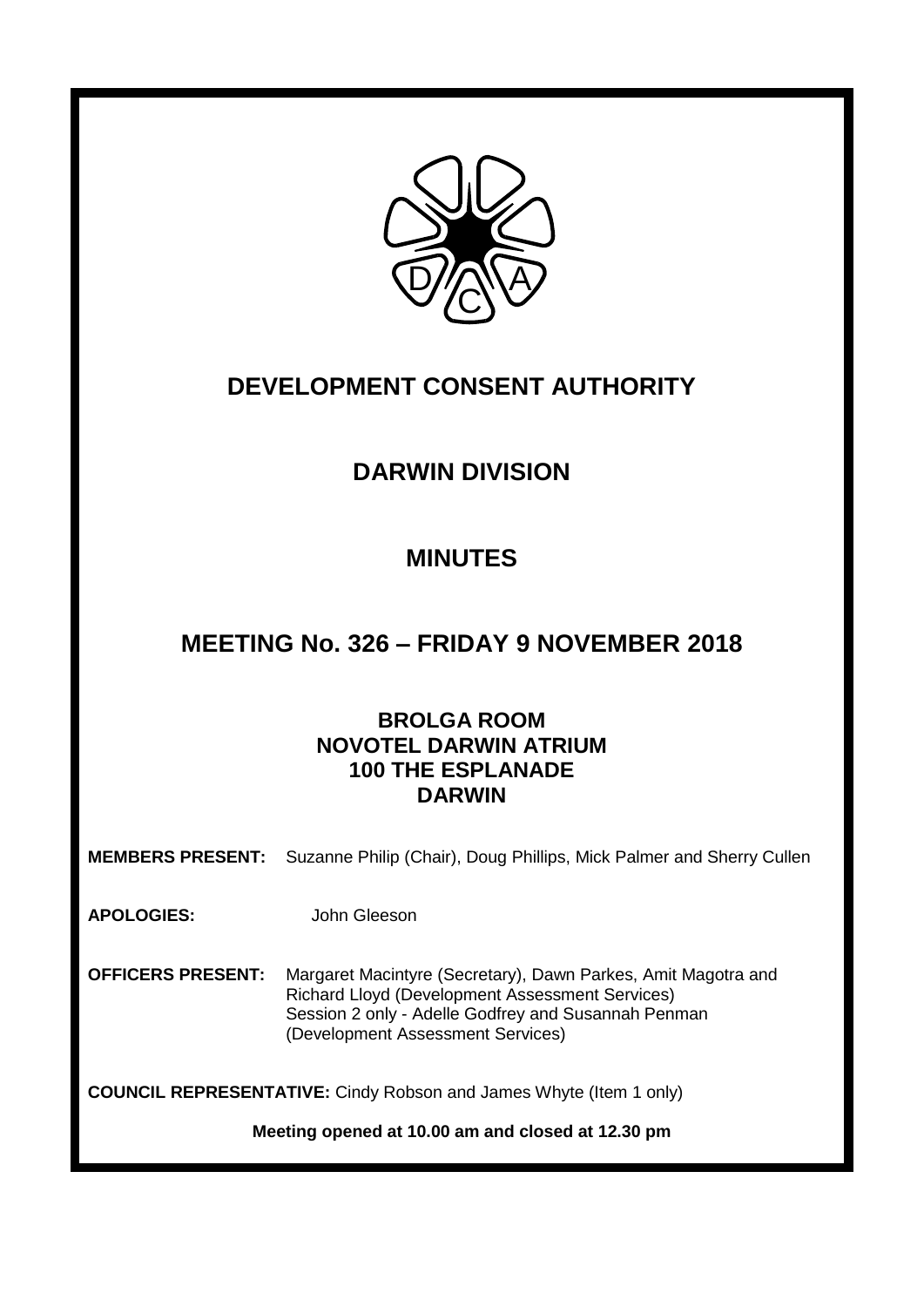**THE MINUTES RECORD OF THE EVIDENTIARY STAGE AND THE DELIBERATIVE STAGE ARE RECORDED SEPARATELY. THESE MINUTES RECORD THE DELIBERATIVE STAGE. THE TWO STAGES ARE GENERALLY HELD AT DIFFERENT TIMES DURING THE MEETING AND INVITEES ARE PRESENT FOR THE EVIDENTIARY STAGE ONLY.**

#### **ITEM 1 198 ROOM MOTEL, 23 X 3 BEDROOM MULTIPLE DWELLINGS AND PA2017/0442 GROUND LEVEL COMMERCIAL TENANCIES IN A 38 STOREY BUILDING INCLUDING 4 ABOVE-GROUND PARKING LEVELS PLUS A PLANT AND SERVICES BASEMENT LEVEL LOT 566 (84) MITCHELL STREET, TOWN OF DARWIN APPLICANT TOP END PROPERTIES (NT) PTY LTD**

In Attendance:- Planning & Property Partners Pty Ltd - Mr Nick Touzeau, Architecton - Mr Daniel Galtieri, Top End Properties Group - Mr Peter Morrison, Mr David Barr and Mr Michael Scherini, Mr Ian Slater (Legal Counsel for the group).

Submitter: - Department of Tourism and Culture represented by Mr Daryl Hudson attended.

Mr Gary Shipway (NT News) attended.

**RESOLVED** That, the Development Consent Authority vary the requirements of Clause 6.3.2 **194/18** (Volumetric Controls in Central Darwin) of the Northern Territory Planning Scheme, and pursuant to section 53(a) of the *Planning Act*, consent to the application to develop Lot 566 (84) Mitchell Street, Town of Darwin for the purpose of 198 room motel, 23 x 3 bedroom multiple dwellings and ground level commercial tenancies in a 38 storey building including 4 above-ground parking levels plus a plant and services basement level, subject to the following conditions:

#### **CONDITIONS PRECEDENT**

- 1. Prior to the endorsement of plans and prior to commencement of works (including site preparation), amended plans to the satisfaction of the consent authority must be submitted to and approved by the consent authority. When approved, the plans will be endorsed and will then form part of the permit. The plans must be drawn to scale with dimensions must be generally in accordance with the plans submitted with the application but modified to include:
- (a) any required changes resulting from the conditions precedent requirements of this permit.
- 2. Prior to the endorsement of plans and prior to the commencement of works (including site preparation), approval is required for the awnings, or an alternate solution, to the two street frontages to the requirements of the City of Darwin, to the satisfaction of the consent authority. The awnings shall not reduce the achievement of active frontages below 80% of the total length of the site boundary to the street.
- 3. Prior to the endorsement of plans and prior to the commencement of works (including site preparation) approval is required from the Power Network Division of the Power and Water Corporation for the substation, located at podium level 3, to the satisfaction of the consent authority.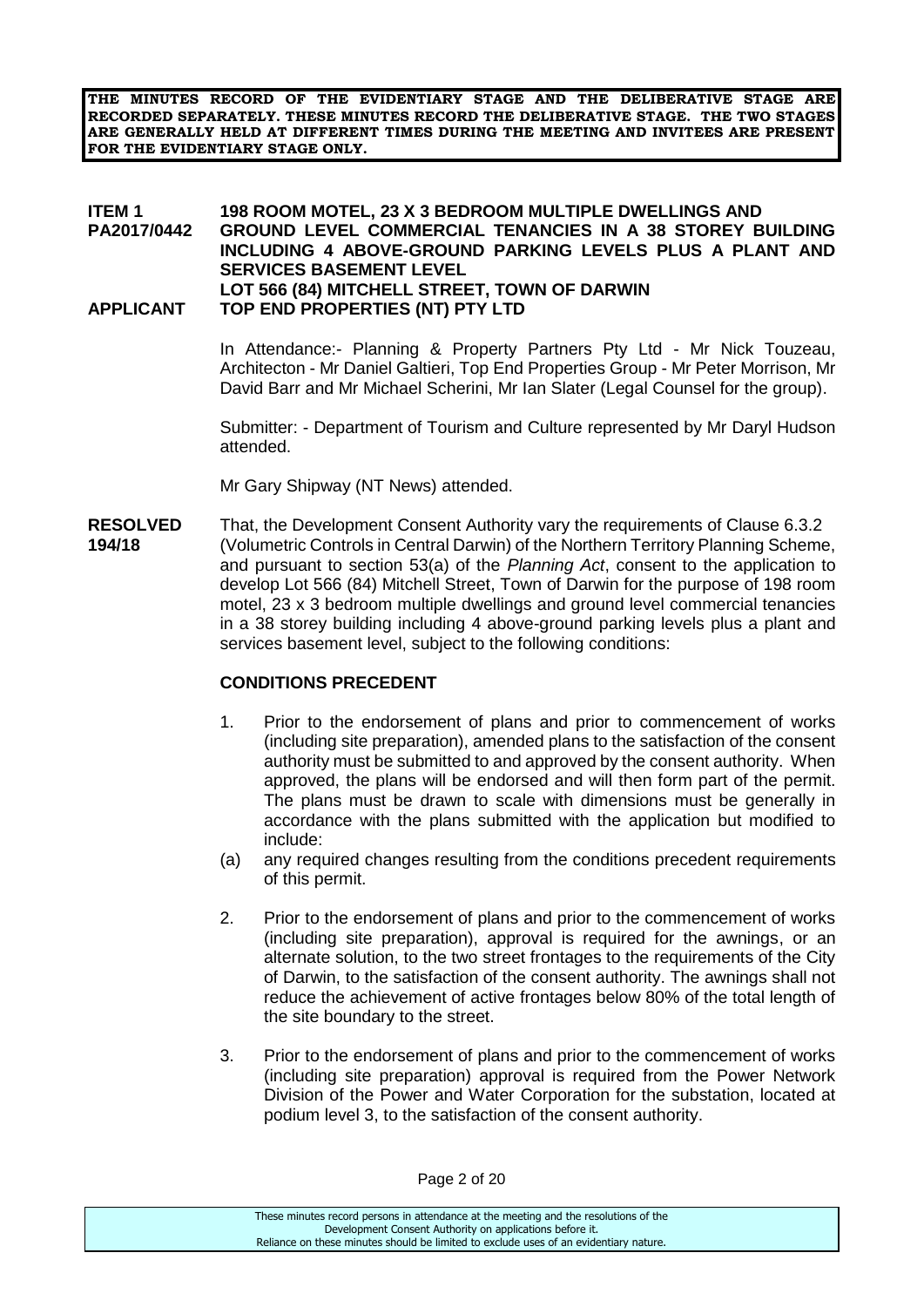- 4. Prior to the endorsement of plans and prior to the commencement of works (including site preparation), a traffic impact assessment report is to be prepared by a suitably qualified person, identifying the traffic impacts of the development with particular attention to pedestrian, vehicular, cyclist and public transport, and necessary upgrades to the surrounding street network (particular attention should be given to traffic turning right from Mitchell Street into McLachlan Street) to the requirements of the City of Darwin, to the satisfaction of the consent authority. The traffic impact assessment shall also include swept paths for waste collection vehicles entering and exiting the site.
- 5. Prior to the endorsement of plans and prior to the commencement of works (including site preparation), in principle approval is required for the crossover and driveway to the site from the City of Darwin road reserve, to the satisfaction of the consent authority.
- 6. Prior to the endorsement of plans and prior to the commencement of works (including site preparation), a schematic plan demonstrating the on-site collection of stormwater and its discharge into the underground drainage system shall be submitted to and approved by the City of Darwin, to the satisfaction of the consent authority. The plan shall include details of site levels and connection point/s. The plan shall also indicate how stormwater will be collected on the site and connected to the underground or an alternate approved connection.
- 7. Prior to the commencement of works (including site preparation), the applicant is to prepare an environmental and construction management plan to the requirements of the City of Darwin, to the satisfaction of the consent authority. The plan is to address construction access, haulage routes, public access, waste management and the use of Council land during construction.
- 8. Prior to the commencement of works (including site preparation), the applicant is to prepare a dilapidation report covering infrastructure within the road reserve to the requirements of the City of Darwin, to the satisfaction of the consent authority.
- 9. Prior to the commencement of works (including site preparation), a waste management plan shall be submitted to and approved by the City of Darwin to the satisfaction of the consent authority.
- 10. Prior to the commencement of works (including site preparation), the applicant is to prepare a comprehensive landscape plan of the road reserve adjacent to the property. The plan shall include the location of street trees and all other infrastructure, to the requirements of City of Darwin, to the satisfaction of the consent authority.

# **GENERAL CONDITIONS**

- 11. The works carried out under this permit shall be in accordance with the drawings endorsed as forming part of this permit.
- 12. The owner of the land must enter into agreements with the relevant authorities for the provision of water supply, drainage, sewerage, electricity facilities and telecommunication networks to the development shown on the endorsed plan in accordance with the authorities' requirements and relevant legislation at the time.

Page 3 of 20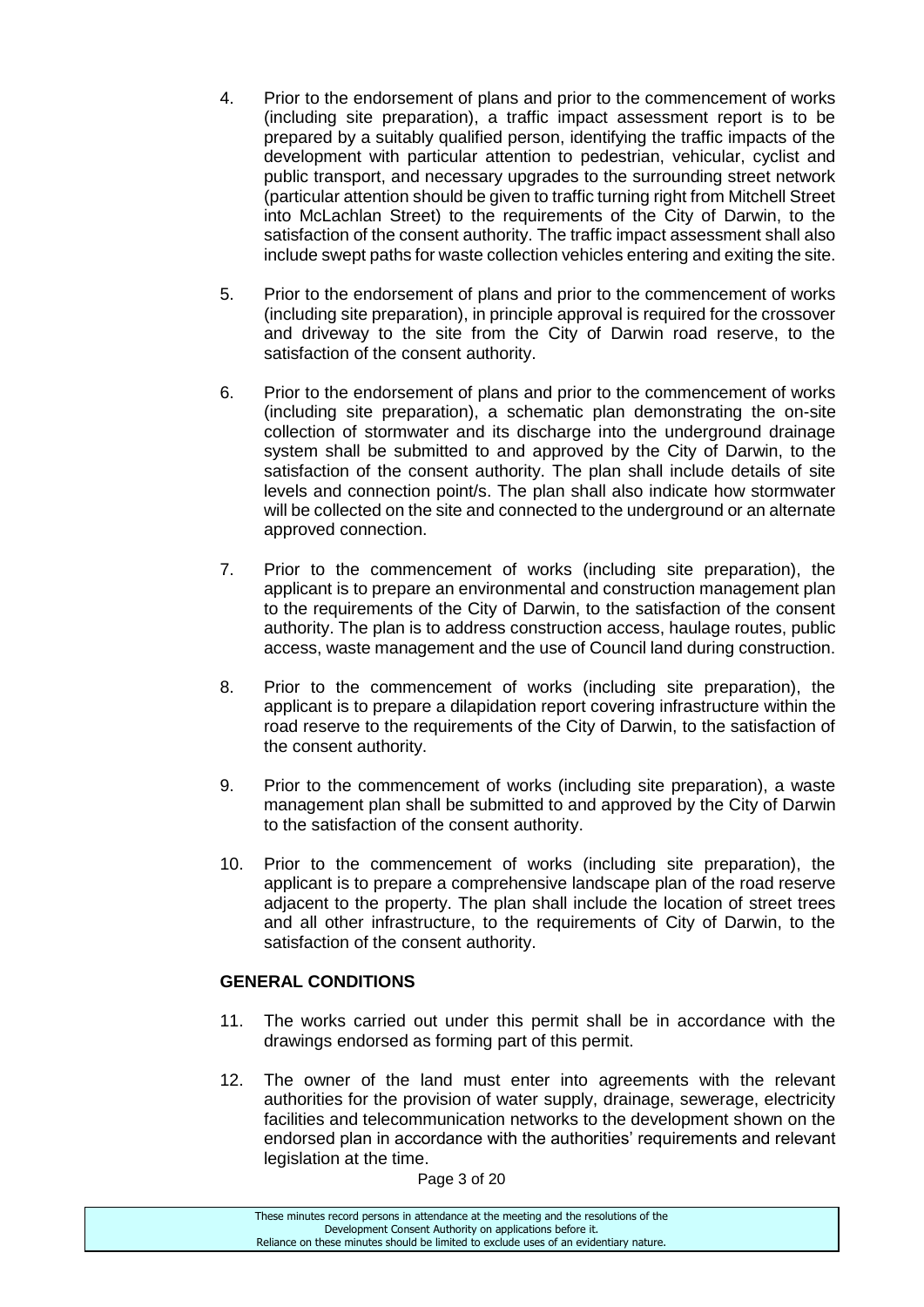- 13. Any developments on or adjacent to any easements on site shall be carried out to the requirements of the relevant service authority to the satisfaction of the consent authority.
- 14. All existing and proposed easements and sites for existing and required utility services must be vested in the relevant authority for which the easement or site is to be created.
- 15. The kerb crossovers and driveways to the site approved by this permit are to meet the technical standards of the City of Darwin, to the satisfaction of the consent authority.
- 16. The owner shall:
- (a) remove disused vehicle and/ or pedestrian crossovers;
- (b) provide footpaths/ cycleways;
- (c) collect stormwater and discharge it to the drainage network; and
- (d) undertake reinstatement works; all to the technical requirements of and at no cost to the City of Darwin, to the satisfaction of the consent authority.
- 17. The area(*s*) set-aside for the parking of vehicles and access lanes as shown on the endorsed plans must be:
- (a) constructed;
- (b) properly formed to such levels that they can be used in accordance with the plans;
- (c) surfaced with an all-weather-seal coat;
- (d) drained;
- (e) line marked to indicate each car space and all access lanes; and
- (f) clearly marked to show the direction of traffic along access lanes and driveways to the satisfaction of the consent authority. Car spaces, access lanes and driveways must be kept available for these purposes at all times.
- 18. Stormwater is to be collected and discharged into the drainage network to the standards and approval of the City of Darwin, to the satisfaction of the consent authority.
- 19. Storage for waste disposal bins is to be provided to the requirements of City of Darwin, to the satisfaction of the consent authority.
- 20. All substation, fire booster and water meter arrangements are to be appropriately screened to soften the visual impact of such infrastructure on the streetscape, to ensure that the infrastructure is sympathetic to and blends in with the design of the building. Details will need to be resolved to the satisfaction of the consent authority in consultation with the Power and Water Corporation, and NT Fire and Emergency Services.
- 21. All roof top plant equipment, equipment relating to the operation of the lift and any other equipment (such as any vents and ducting associated with requirements for stairwell pressurisation or other such ventilation purposes or similar) that will placed on the rooftop of the development shall be appropriately screened, or designed to soften the visual impact of such equipment from view from neighbouring or nearby developments (or developments reasonably anticipated).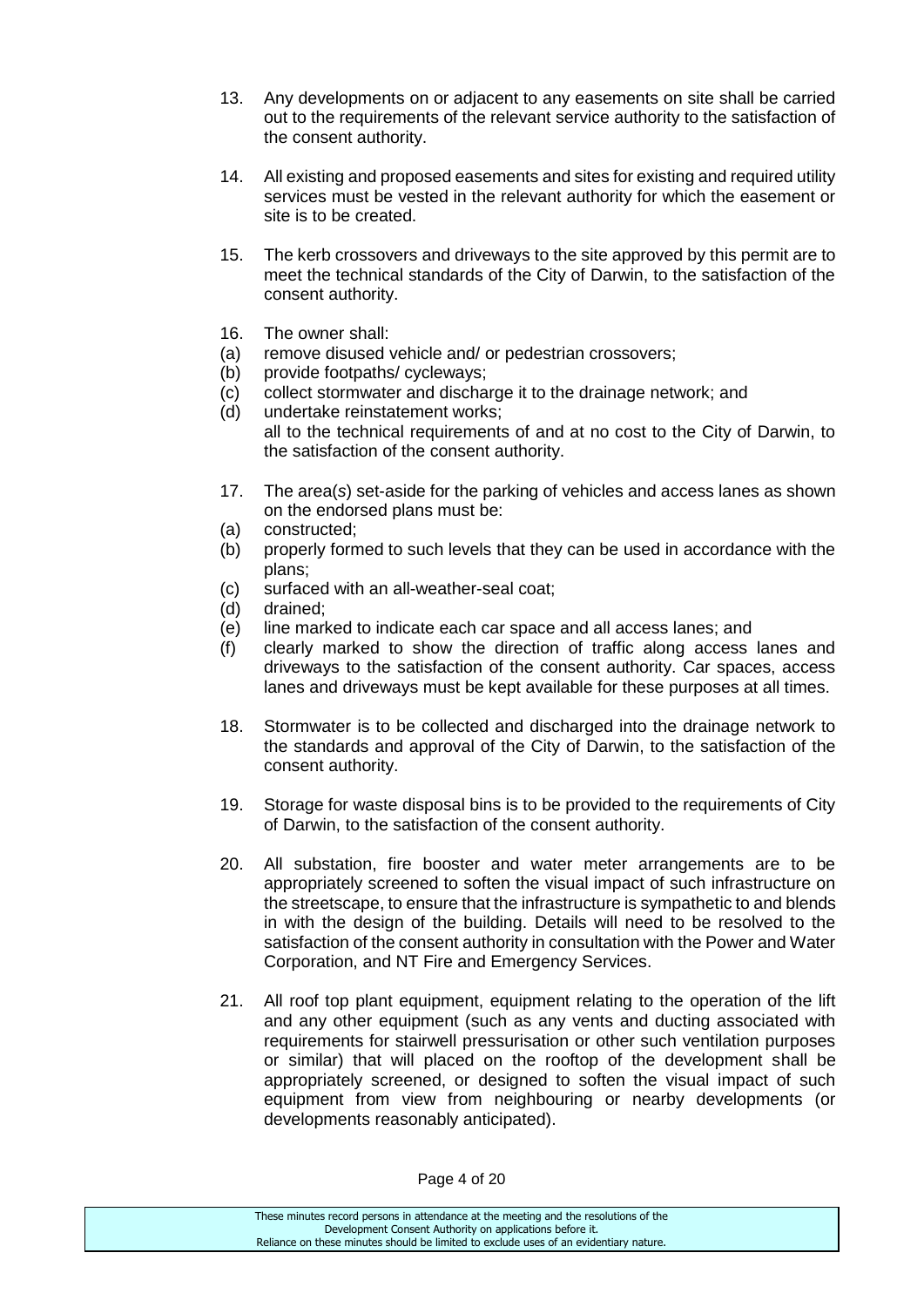- 22. All pipes, fixtures, fittings and vents servicing any building on the site must be concealed in service ducts or otherwise hidden from view to the satisfaction of the consent authority.
- 23. All balconies are to be internally drained and discharge is to be disposed of at ground level and in a manner consistent with stormwater disposal arrangements for the site to the satisfaction of the consent authority.
- 24. General building lighting must be designed, baffled and located so as to prevent any adverse effect on adjoining land to the satisfaction of the consent authority.
- 25. Feature lighting to the building must be designed and located so as to prevent any adverse effect on adjoining land to the satisfaction of the consent authority.
- 26. No fence, hedge, tree or other obstruction exceeding a height of 0.6m is to be planted or erected so that it would obscure sight lines at the junction of the driveway and the public street.
- 27. The car parking shown on the endorsed plans must be available at all times for the exclusive use of the occupants of the development and their visitors.
- 28. The landscaping works (including the green wall) shown on the endorsed plans must be carried out and completed to the satisfaction of the consent authority.
- 29. The landscaping (including the green wall) shown on the endorsed plans must be maintained to the satisfaction of the consent authority, including that any dead, diseased or damaged plants are to be replaced.
- 30. The loading and unloading of goods from vehicles must only be carried out on the land within the designated loading bay and must not disrupt the circulation and parking of vehicles on the land.
- 31. Appropriate soil erosion, sediment and dust control measures must be effectively implemented throughout the construction stage of the development and all disturbed soil surfaces must be suitably stabilised against erosion at completion of works, to the satisfaction of the consent authority.
- 32. Dust control measures must be employed throughout the construction stage of the development to the requirements of the Environment division of the Department of Environment and Natural Resources, to the satisfaction of the consent authority.
- 33. Before the use commences the owner must, in accordance with Part 6 of the *Planning Act*, pay a monetary contribution to the City of Darwin for the upgrade of local infrastructure, in accordance with its Development Contribution Plan.
- 34. A Compliance Certificate under the Swimming Pool Safety Act issued by the Swimming Pool Safety Authority is required for the swimming pool/s prior to the commencement of the use/development to the satisfaction of the consent authority.

Page 5 of 20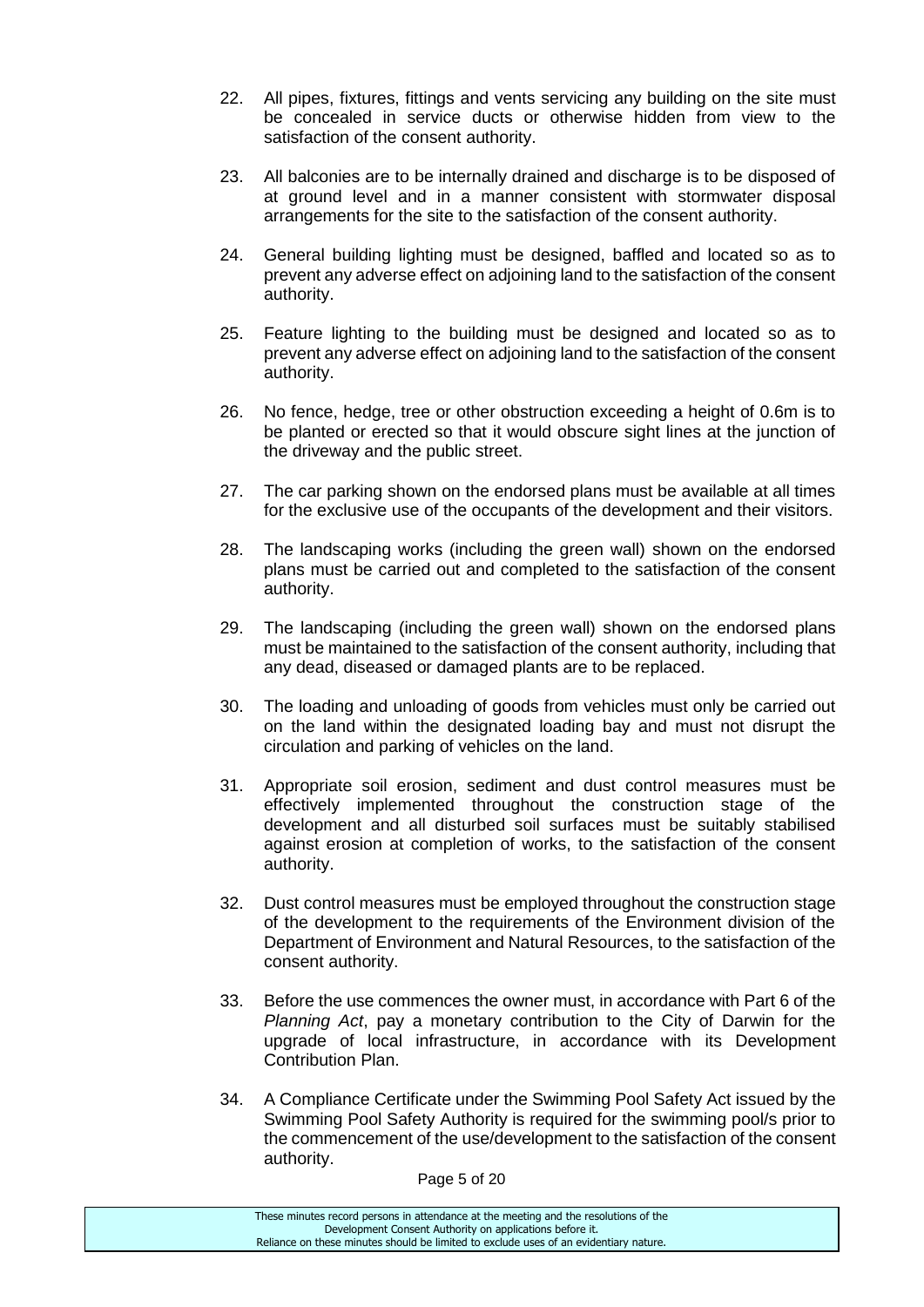35. Confirmation shall be provided to Development Assessment Services (in the form of an email addressed to the Power and Water Corporation) from a suitable qualified professional confirming that all new number labels have been correctly installed at the Customer's Metering Panel(s) and water meters (where applicable). Please provide a copy of an email addressed to both landdevelopmentnorth@powerwater.com.au and powerconnections@powerwater.com.au. [Note: This condition relates to multiple dwellings located at level 29 - 36 of the development]

36. The development must at all times comply with the conditions of approval dated 16 August 2018, or any separate approval, granted under the airport (protection of airspace) regulations 1996.

37. Prior to the use/occupation of the development and connection of services (i.e. power and water), the owner of the land must apply for street addressing from the Surveyor-General of the Northern Territory. This will form the legal address and will be required to be placed on the meters within the development in accordance with the allocation. An Occupancy Permit will not be able to be granted until such time as addressing is obtained.

# **NOTES:**

- 1. Notwithstanding the approved plans, the demonstrated awning in the City of Darwin road reserve is subject to Council approval at no cost to Council.
- 2. Notwithstanding the approved plans, any proposed works (including landscaping and awnings) within the City of Darwin's road reserve is subject to approval and shall meet all requirements to the satisfaction of the City of Darwin, at no cost to Council.
- 3. Notwithstanding the approved plans, all signage is subject to City of Darwin approval, at no cost of Council.
- 4. The City of Darwin advises that all street trees shall be protected at all times during construction. Any tree on a footpath, which is damaged or removed during construction, shall be replaced, to the satisfaction of the General Manager Infrastructure, City of Darwin. A Tree Protection Zone (TPZ) shall be constructed for all existing trees to be retained within the development, in accordance with Australian Standards – AS 4970-2009 "Protection of Trees on Development Sites".
- 5. A "Permit to Work Within a Road Reserve" will be required from the City of Darwin before commencement of any work within the road reserve.
- 6. The City of Darwin advises that the applicant shall ensure that a building number is displayed in position clearly visible from the street in accordance with Council's by- laws.
- 7. The City of Darwin advises that the developer must protect and support adjacent properties and pedestrians during the basement excavation, and where necessary, underpin the adjoining premises to prevent any damage.
- Page 6 of 20 8. Darwin International Airport advises that separate requests for assessment and approval must be submitted to Darwin International Airport and the Department of Defence for any cranes used during construction that will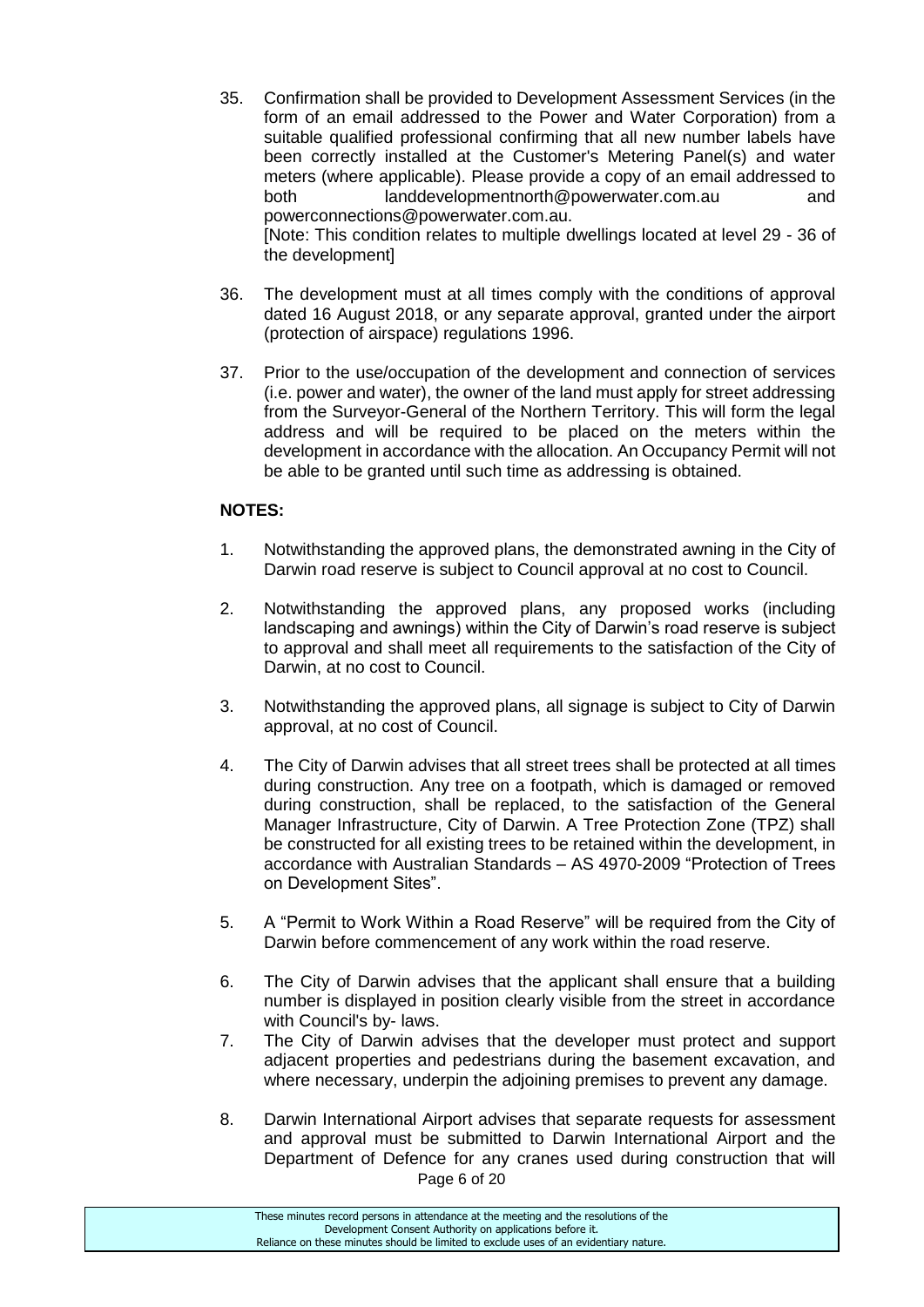infringe on either the Obstacle Limitation Surfaces (OLS) or Procedures for Air Navigation Services – Operations (PANS-OPS) surfaces for Darwin Airport.

- 9. Water Services advice that essential infrastructure is located in the road reserve adjacent to the property and that a separate approval for the use of cranes during construction should be submitted.
- 10. The Power and Water Corporation advises that the Water and Sewer Services **Development** Development Section [\(landdevelopmentnorth@powerwater.com.au\)](mailto:landdevelopmentnorth@powerwater.com.au) and Power Network Engineering Section [\(powerconnections@powerwater.com.au\)](mailto:powerconnections@powerwater.com.au) should be contacted via email a minimum of 1 month prior to construction works commencing in order to determine the Corporation's servicing requirements, and the need for upgrading of on-site and/or surrounding infrastructure.
- 11. The Environment division of the Department of Environment and Natural Resources advises that construction work should be conducted in accordance with the Authority's Noise Guidelines for Development Sites. The guidelines specify that on-site construction activities are restricted to between 7am and 7pm Monday to Saturday and 9am to 6pm Sunday and Public Holidays. For construction activities outside these hours refer to the guidelines for further information.
- 12. If you choose nbn to service your development, you will need to enter into a development agreement with nbn. The first step is to register the development via [http://www.nbnco.com.au/develop-or-plan-with-the](http://www.nbnco.com.au/develop-or-plan-with-the-nbn/new-developments.html)[nbn/new-developments.html](http://www.nbnco.com.au/develop-or-plan-with-the-nbn/new-developments.html) once registered nbn will be in contact to discuss the specific requirements for the development. Nbn requires you to apply at least 3 months before any civil works commence. All telecommunications infrastructure should be built to nbn guidelines found at [http://www.nbnco.com.au/develop-or-plan-with-the-nbn/new](http://www.nbnco.com.au/develop-or-plan-with-the-nbn/new-developments/builders-designers.html)[developments/builders-designers.html](http://www.nbnco.com.au/develop-or-plan-with-the-nbn/new-developments/builders-designers.html)
- 13. The Surveyor-General advises you should immediately make application for unit/street addresses to the Survey and Land Records unit on (08) 8995 5354 [\(surveylandrecords@nt.gov.au\)](mailto:surveylandrecords@nt.gov.au).
- 14. The development and use hereby permitted should be designed, constructed, registered and operate in accordance with the National Construction Code of Australia, the *NT Public Health Act* and Regulations, the *NT Food Act* and National Food Safety Standards.
- 15. The permit holder is advised that the proposal may have assessment implications under the *Waste Management and Pollution Control Act*. More information can be found on the Northern Territory Environment Protection Authority website at: [https://ntepa.nt.gov.au/waste-pollution.](https://ntepa.nt.gov.au/waste-pollution) The applicant is encouraged to contact the NT EPA on (08) 8924 4218 or [ntepa@nt.gov.au](mailto:ntepa@nt.gov.au)
- 16. Any proposed works which fall within the scope of the *Construction Industry Long Service Leave and Benefits Act* must be notified to NT Build by lodgement of the required Project Notification Form. Payment of any levy must be made prior to the commencement of any construction activity. NT Build should be contacted via email (info@ntbuild.com.au) or by phone on 08 89364070 to determine if the proposed works are subject to the Act.

Page 7 of 20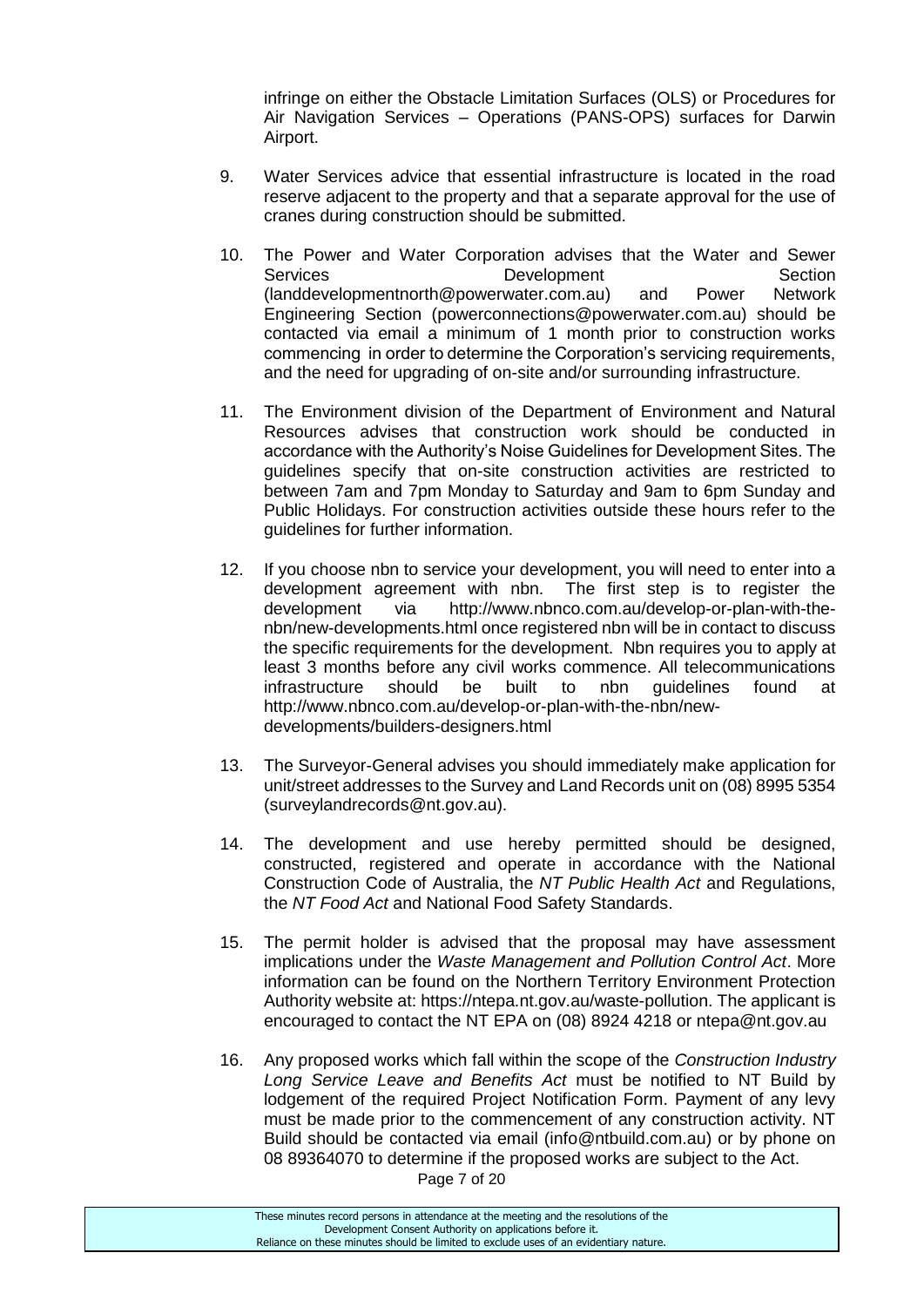- 17. Department of Defence advises that:
- The height and location of the building and cranes shall be in accordance with the plans supplied in correspondence from The Airport Group dated 4 December 2017 and I February 2018. The height of the building must not exceed l32.5mAGL and the height of the cranes must not exceed l35m AGL. Any change to the proposed location or increase in height voids this approval and a new application must be submitted;
- The building must be obstacle lit and the crane must be obstacle marked and lit in accordance with Section 9.4 of the Civil Aviation Safety Authority (CASA) Manual of Standards 139 (MOS 139). If LED lighting is used, the frequency range of the LED light emitted is to fall within the wavelength range of 665 to 930 nanometres so as to be visible to pilots using night vision devices; the proponent is to notify the Darwin International Airport Duty Safety Officer at the commencement and completion of construction on telephone 0402088145;
- The proponent is to provide Airservices Australia (ASA) with "as constructed' details. The details can be emailed to ASA at vod@airservicesaustralia.com; and
- To mitigate any potential risk to aviation safety, the proponent shall arrange for a Notice to Airmen (NOTAM) to be issued following completion of construction of the building if it is not yet registered on ASA's database of tall structures. Information on the process for issuing a NOTAM can be obtained from ASA's NOTAM office website [www.airserviceaustralia.com/flight](http://www.airserviceaustralia.com/flight-briefing/notam-originator/)[briefing/notam-originator/](http://www.airserviceaustralia.com/flight-briefing/notam-originator/)
- 18. Transport and Civil Services Division of Department of Infrastructure Planning and Logistics advises that Mitchell Street inbound is used for public transport and needs to remain clear at all times during construction. For any potential works within / closures of Mitchell Street during construction, the Public Transport branch, DIPL must be consulted. Contact Ben Mountcastle, Manager Passenger Transport Planning on (08) 8924 7577.

# **REASONS FOR THE DECISION**

1. Pursuant to Section 51(a) of the *Planning Act*, the consent authority must take into consideration the planning scheme that applies to the land to which the application relates.

The NT Planning Scheme applies to the land. Lot 566 Town of Darwin is identified within Zone CB (Central Business) of the NT Planning Scheme. The purpose of Zone CB (Central Business) is to provide for a diversity of activities with a commitment to the separation of incompatible activities, and building form and design is expected to be sensitive to the needs to pedestrian movement and facilitate the creation of safe and active street frontages and public places and a vibrant commercial precinct. The building aligns with the broader intent of Zone CB in providing development which is of high architectural quality and presents well to the street frontages in terms of pedestrian amenity and activation, particularly the Mitchell Street and McLachlan Street frontages. A variation to Clause 6.3.2 (Volumetric Controls in Central Darwin) is discussed below however the building provides an overall height and scale comparable to a complying design expected in Zone CB.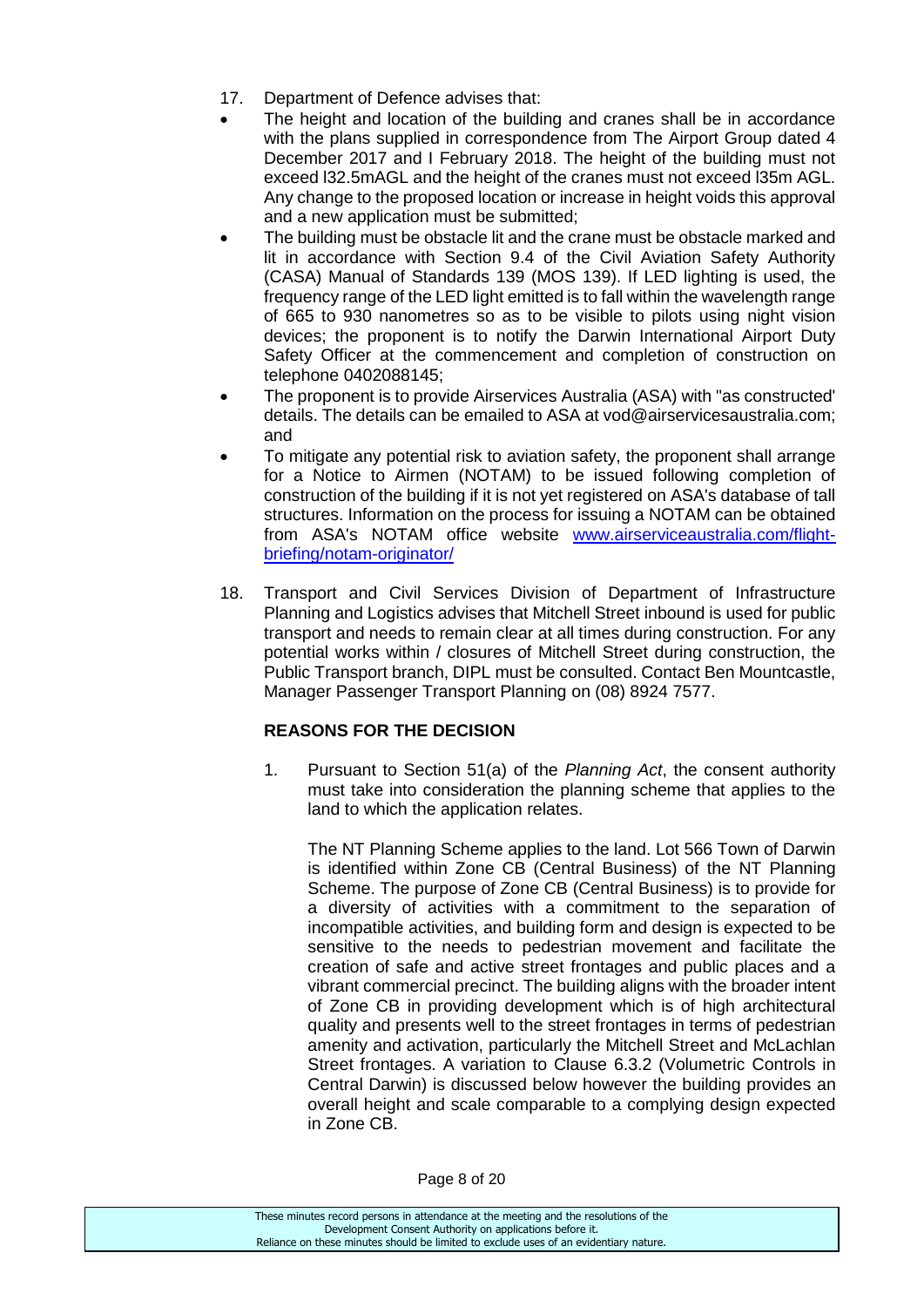The building has an overall height of 132.50 metres (156.5m AHD). As per the advice received from the Department of Defence, the Conical Surfaces of the Obstacles Limitation Surfaces (OLS) for Aircraft Operations above this site is at 145.5m and as such the proposed development penetrates into the OLS by 11.0m AHD. The application was initially deferred by Development Assessment Services to provide an approval from the Department of Defence on the height of the structure.

Following the issue of the Notice of Deferral, the applicant provided an approval from the Federal Department of Infrastructure, Regional Development and Cities, under the Airports (Protection of Airspace) Regulations 1996, for the intrusion of the building into prescribed airspace of Darwin International Airport. The approval listed various conditions and compliance is ensured through the inclusion of condition number 36 on the development permit.

2. Pursuant to Clause 2.5 (Exercise of Discretion by the Consent Authority) of the Planning Scheme, the consent authority may consent to a development that does not meet the standard set out in Parts 4 and 5 of the Planning Scheme where it is satisfied that special circumstances justify the granting of consent.

#### *Clause 6.3.2 (Volumetric Control in Central Darwin)*

The purpose of clause is to ensure that the siting and mass of buildings within Central Darwin promote: The purpose of this clause is to ensure the siting and mass of buildings within Central Darwin promotes:

- *a. a built form that maximises the potential for view corridors to Darwin harbour;*
- *b. the penetration of daylight and breeze circulation between buildings;*
- *c. privacy for residents of adjoining properties; and*
- *d. a built form that reasonably anticipates the future development of adjoining sites.*

The clause requires that development be constructed with a Tier 1 / podium up to 25m with 6m setbacks applying to windows to habitable rooms, balconies and verandahs only, and a Tier 2 / tower above with a maximum floor area of 1,200m<sup>2</sup> per tower, setback 6m from each boundary with building lengths of not more than 75% of the total length of each adjacent boundary. A small portion of level 7 of the building, exceeding 25m, is assessed as forming part of Tier 2 with noncompliances to the floor area, setbacks and dimension. In effect level 7 forms the extension of a taller Tier 1, up to a maximum height of 27.8m (2.8m higher). The extent of the numerical non-compliances are:

- $\circ$  94% site coverage (1910m<sup>2</sup>)
- o Setbacks as below:
	- Side and rear boundary :  $0.2m 0.4m$ .
	- Mitchell Street : 0.45m 9.8m
		- Mclachlan Street : 0.45m 4.5m
- o The boundary length is 94% to the northern rear boundary, 97% to the western side boundary, 94% to the Mitchell Street frontage and 86% to the McLachlan Street frontage.

Page 9 of 20

These minutes record persons in attendance at the meeting and the resolutions of the Development Consent Authority on applications before it. Reliance on these minutes should be limited to exclude uses of an evidentiary nature.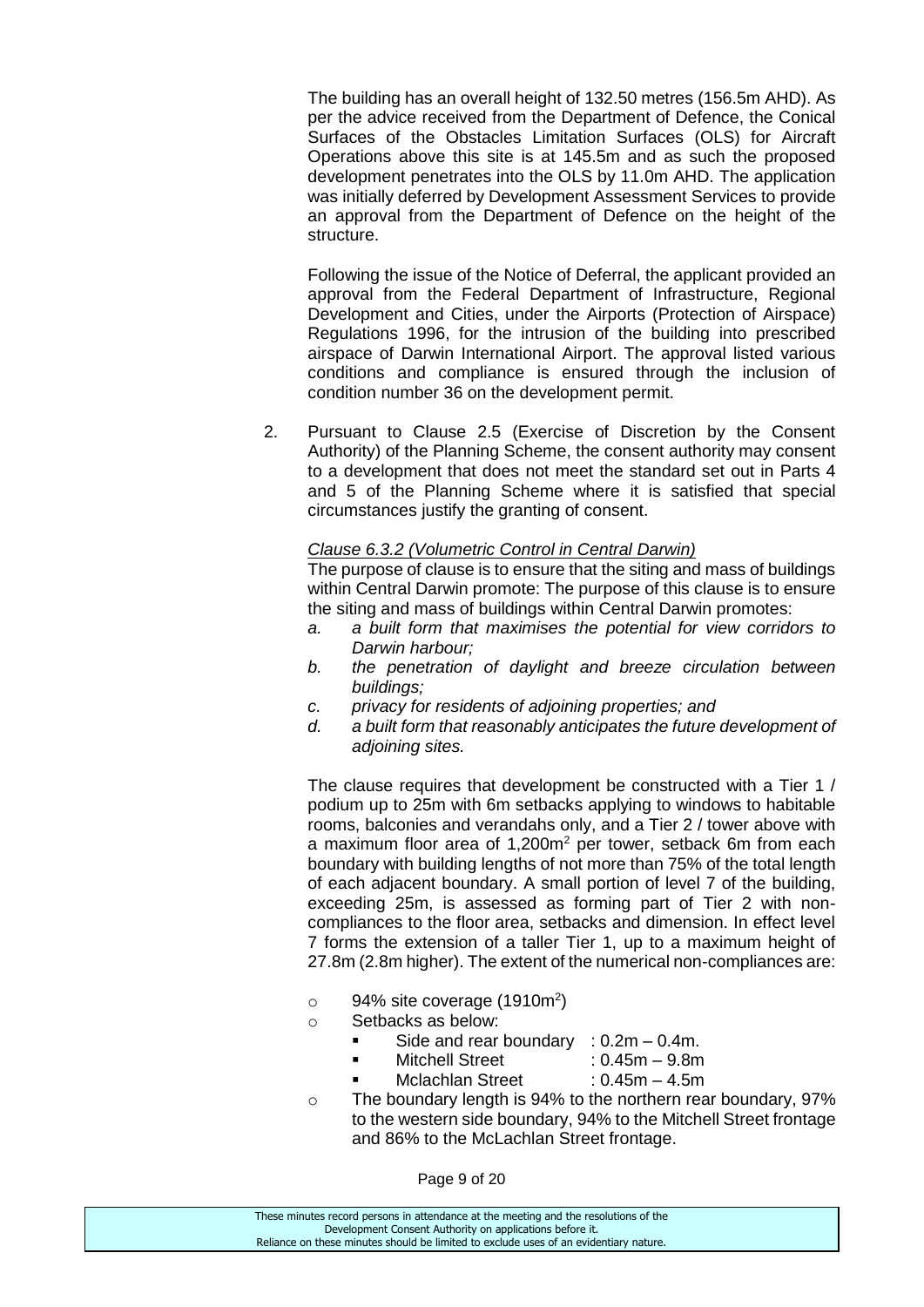The applicant presented special circumstances to the consent authority which satisfied the identification of special circumstances pursuant to Clause 2.5 (Exercise of Discretion by the Consent Authority), being:

- o The building provides an excellent design outcome including an exceptional architectural standard. The podium level has been designed with a high site coverage and adopts a rectangular-like shape, with ribboning features and curved cut-outs provided along the street edges in order to create articulation and visual interest at the pedestrian level. The podium has incorporated a clear glazing at ground and mezzanine level, with a cascading green wall that extends over the car parking levels, including during periods of growth and regrowth.
- o The curved shape of the tower will allow daylight and breeze circulation to be provided around the tower. The articulated podium, which does not rely on an outlook over the adjacent sites, preserve equitable development rights for adioining properties.
- o The extent of podium, exceeding 25m, visible from McLachlan Street is 21.9m (33% of site boundary) and Mitchell Street is 2.5m (8% of site boundary) only.

The response provided by the applicant was accepted by the authority, noting in particular the arguments relating to the articulation of the podium design to provide varying setbacks to the street frontages shows merit as it reduces the overall mass of the building and also improves the appearance of the building in terms of its interaction with the public realm. The use of full height clear glass frontages and alfresco areas in front of the multifunction rooms, at level 7, not only adds to the merit in achieving the objectives of Clause 6.3.3 (Urban Design Requirements) but will encourage passive surveillance over surrounding public spaces.

In relation to part (a), the clause ensures that the siting and mass of buildings promotes a built form that maximises the potential for view corridors to Darwin harbour. Having regard to part (d), it can be reasonably anticipated that other CBD lots can be developed in accordance with the volumetric controls, notwithstanding the views that may currently exist over undeveloped CBD lots. The Urban Context analysis detailing the context of the site and the surrounding area prepared by the applicant demonstrates that the development from podium terrace level upwards provides unobstructed 360 degree panoramic views.

In relation to part (b), the curved design of the podium with varied setbacks will not impact on the penetration of daylight and breeze circulation between the buildings. In relation to part (c), of the clause, the reduced setbacks of 0.2m – 0.45m to side and rear boundary will not impact on the privacy of the adjoining properties as majority of the façade along these boundaries has no openings.

In accordance with Clause 2.5 (Exercise of Discretion by the Consent Authority) of the NT Planning Scheme, the authority were satisfied that the aforementioned design features and site conditions are considered to be sufficient special circumstances and justify the granting of a variation to Cause 6.3.2 of the Scheme.

Page 10 of 20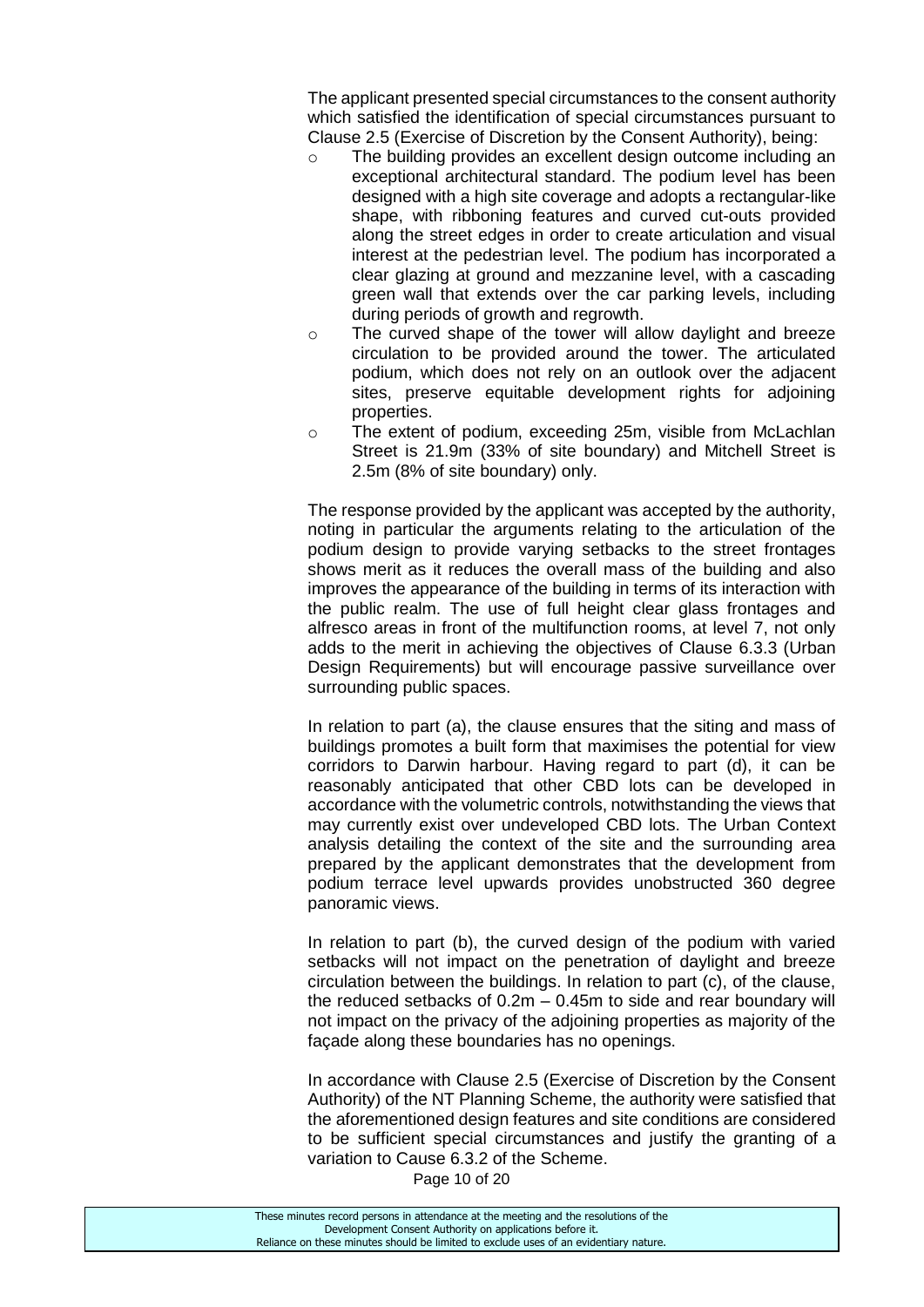#### *Clause 6.3.3 (Urban Design Requirements in Central Darwin)*

The purpose of Clause 6.3.3 is to promote exemplary urban design in Central Darwin. The clause has a number of requirements including in providing active street frontages, in providing awnings, and in limiting services at street level. The building is assessed as responding to a number of requirements of this clause, including active street frontages.

*Subclause 4(a) of the clause requires the "buildings in Central Darwin are to provide awnings to streets for the full extent of the site frontage that allow for the planting and growth of mature trees within the road reserve".*

The building provides an awning in the form of an extended covering of the porte cochere to approximately 3/4 length of the McLachlan Street but only a small part of the Mitchell Street frontage is provided with an awning to the street.

In response to compliance of this clause the applicant states that the extent of weather protection is provided by a combination of canopy and projections at Mezzanine level and cantilevered building form at Level 1. Furthermore, weather protection opportunities are afforded to 100% of the sites' frontage in an architecturally integrated manner that does not compromise the open and inviting expression of the ground and mezzanine levels.

The authority noted and accepted the response provided by the applicant and acknowledged that as the building is designed to provide a well-articulated and visually interesting built form outcome, the design of the awning depicts the geometrical changes of the façade and offers interactive street activation by means of a ribbon like banding.

While Clause 6.3.3 typically requires awnings to the street for the full extent of the site frontage, it is noted that awnings over the street are to the requirements of the City of Darwin and should comply with their applicable policy. The additional response from the City of Darwin requested that a condition be placed on any permit issued, requiring additional awning coverage in accordance with City of Darwin's *Awnings, Balconies and Verandahs on Council Property Policy No. 037, or an alternative solution to the satisfaction of the City of Darwin, at no cost to Council.* Compliance is therefore ensured through the inclusion of condition number 2 on the development permit.

3. Pursuant to section 51(e) of the *Planning Act*, the consent authority must take into consideration any submissions made under Section 49, and any evidence or information received under section 50, in relation to the development application.

Page 11 of 20 One submission under Section 49 was received in relation to the application from Plan: the Planning Action Network, Inc. One late submission from the Department of Tourism and Culture was also received. The authority considered the submissions in detail and noted that the development is largely compliant with the relevant requirements of the NT Planning Scheme and that a number of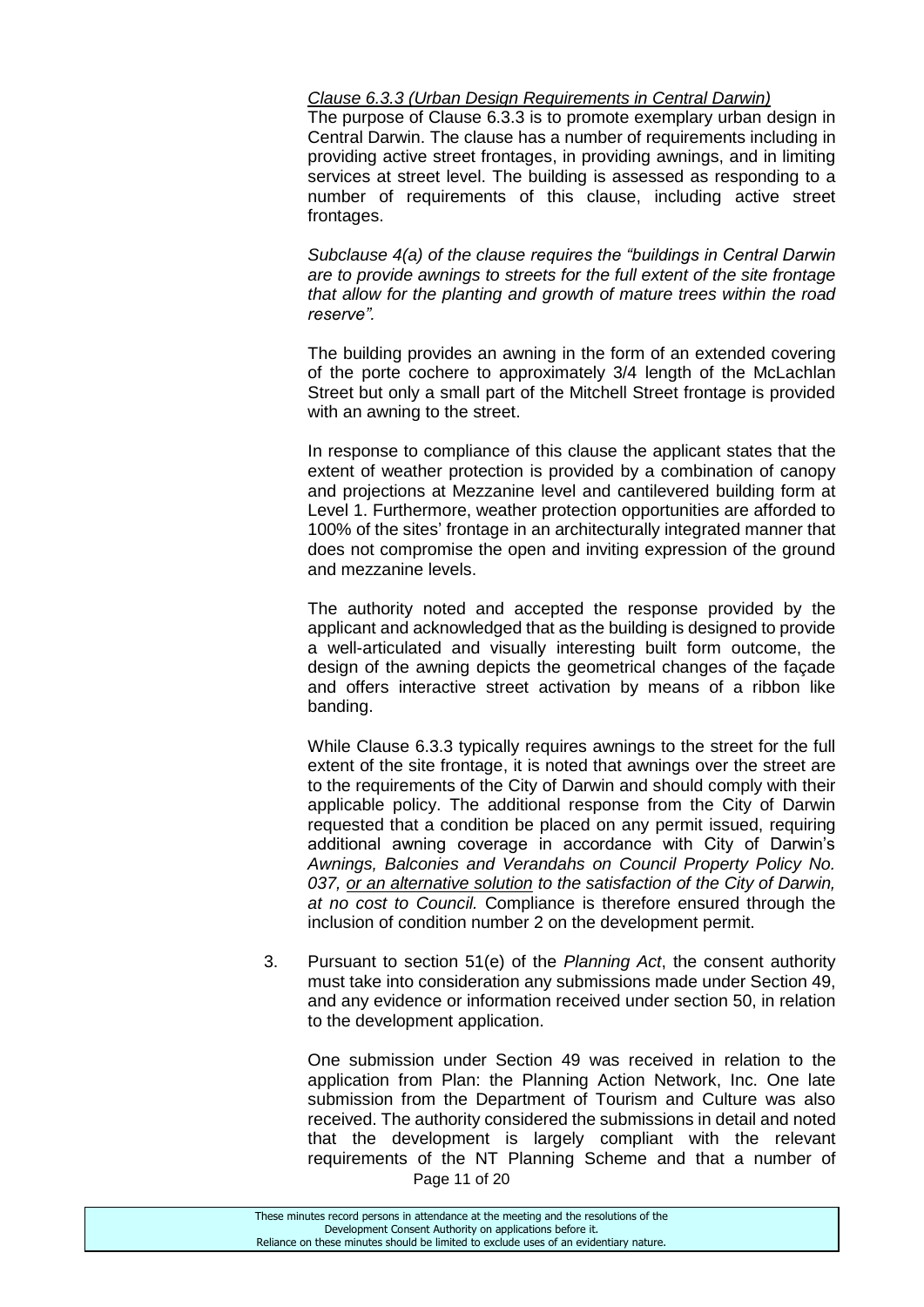conditions have been applied to the development permit to meet service authority requirements.

4. Pursuant to section 51(j) of the *Planning Act*, the consent authority must take into consideration the capability of the land to which the proposed development relates and the effect of the development on the land and on other land.

The scale of the development is largely consistent with that anticipated in the Darwin CBD with respect to the capability of the land and the effect on surrounding properties. Comments from the City of Darwin, Power and Water Corporation, Department of Defence and Darwin International Airport have been sought in relation to the capability of the land including the proposed access arrangements, easements, and building heights as discussed in section 7(m) below.

The development has an overall height of 132.50 metres (156.5m AHD). As per the advice received from the Department of Defence, the Conical Surfaces of the Obstacles Limitation Surfaces (OLS) for Aircraft Operations above this site is at 145.5m and as such the proposed development penetrates into the OLS by 11.0m AHD.

The Federal Department of Infrastructure, Regional Development and Cities, under the Airports (Protection of Airspace) Regulations 1996, granted consent to the intrusion of the building into prescribed airspace for Darwin International Airport subject to the conditions attached to the approval which is reflected through condition number 36 on the development permit.

5. Pursuant to section 51(m) of the *Planning Act*, the consent authority must take into account the public utilities or infrastructure provided in the area in which the land is situated, the requirement for public facilities and services to be connected to the land and the requirement, if any, for those facilities and services to be provided by the developer.

The application was circulated to relevant service authorities and appropriate conditions and/or notations have been included on the development permit to ensure servicing requirements are met.

The City of Darwin were present at the hearing and requested that in addition to the recommended conditions that an additional condition precedent relating to landscaping within the road reserve be included on any development permit issued. The authority noted Council's request and given the changes that will be occurring to the streetscape as part of the proposed development an appropriate condition is included on the development permit.

The authority noted the Traffic Impact Assessment dated 6 September 2017 and Technical Memorandum dated 1 November 2018 submitted by the applicant and further that the City of Darwin, as the controlling agency of the surrounding street network, raised no particular issues in relation to potential traffic impacts resulting from the proposed development. City of Darwin did however request that a condition be placed on any permit issued to enable them to undertake a full review

Page 12 of 20

| These minutes record persons in attendance at the meeting and the resolutions of the  |
|---------------------------------------------------------------------------------------|
| Development Consent Authority on applications before it.                              |
| Reliance on these minutes should be limited to exclude uses of an evidentiary nature. |
|                                                                                       |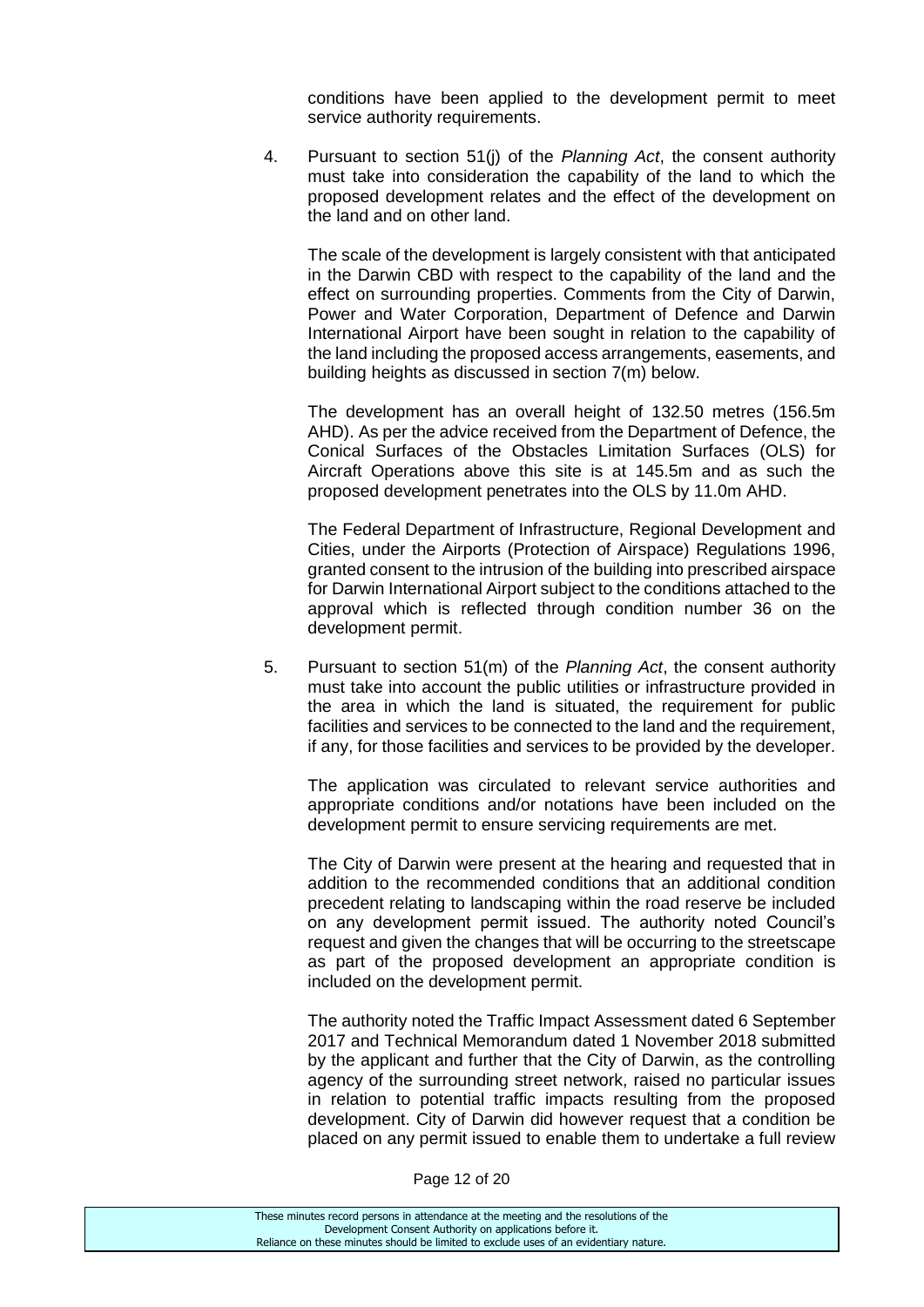of the Traffic Report and this is reflected through condition number 4 on the development permit.

Notwithstanding the above comments, the authority considered that the proposed development has the potential to cause traffic delays along Mitchell Street as a result of outbound traffic along Mitchell Street waiting to turn right into McLachlan Street. The authority considered that a simple solution could be to widen the Mitchell Street road reserve in this location to provide a passing lane. The authority noted that the City of Darwin are the relevant authority in relation to traffic and the surrounding street network and therefore condition number 2 is amended to include reference that when reviewing the Traffic Impact Assessment Report, particular attention is given to this matter.

6. Pursuant to section 51(n) of the *Planning Act*, the consent authority must take into account the potential impact on the existing and future amenity of the area in which the land is situated.

The development is consistent with the broader intent of Zone CB (Central Business) and applicable clauses, including the overall height, scale and setbacks proposed. The varying setbacks provided along both street frontages as part of the podium design, with 'semi-podium' levels at levels 7 and 8 treated with increased setbacks from the Mitchell Street and McLachlan Street frontages minimises any adverse amenity impacts on the surrounding developments.

The car parking levels of the podium are proposed to be covered by a cascading feature 'green wall' which contributes to the 'greening' of the streetscape and also adds a natural cooling to the building. The authority placed particular emphasis on this aspect of the building design and conditions on the development permit relating to landscaping have been amended to include specific reference to the development and maintenance of the green wall. The podium section of the building incorporates a variety of colours and materials, including clear and burnt orange glazing as well as the burnt oxide feature ribbon banding, which provides a clear break in form. The tower section of the building consists of a light grey and red oxide tinted glass façade, with a low reflectivity level, and coal black aluminium composite aluminium panels with perforated metal screening. These design features provide a clear 'top section' to the building.

In summary despite the variation sought to Clause 6.3.2 (Volumetric Controls in Central Darwin) the design and architectural style of the building will enhance the amenity of the streetscape and surrounding areas.

ACTION: Notice of Consent and Development Permit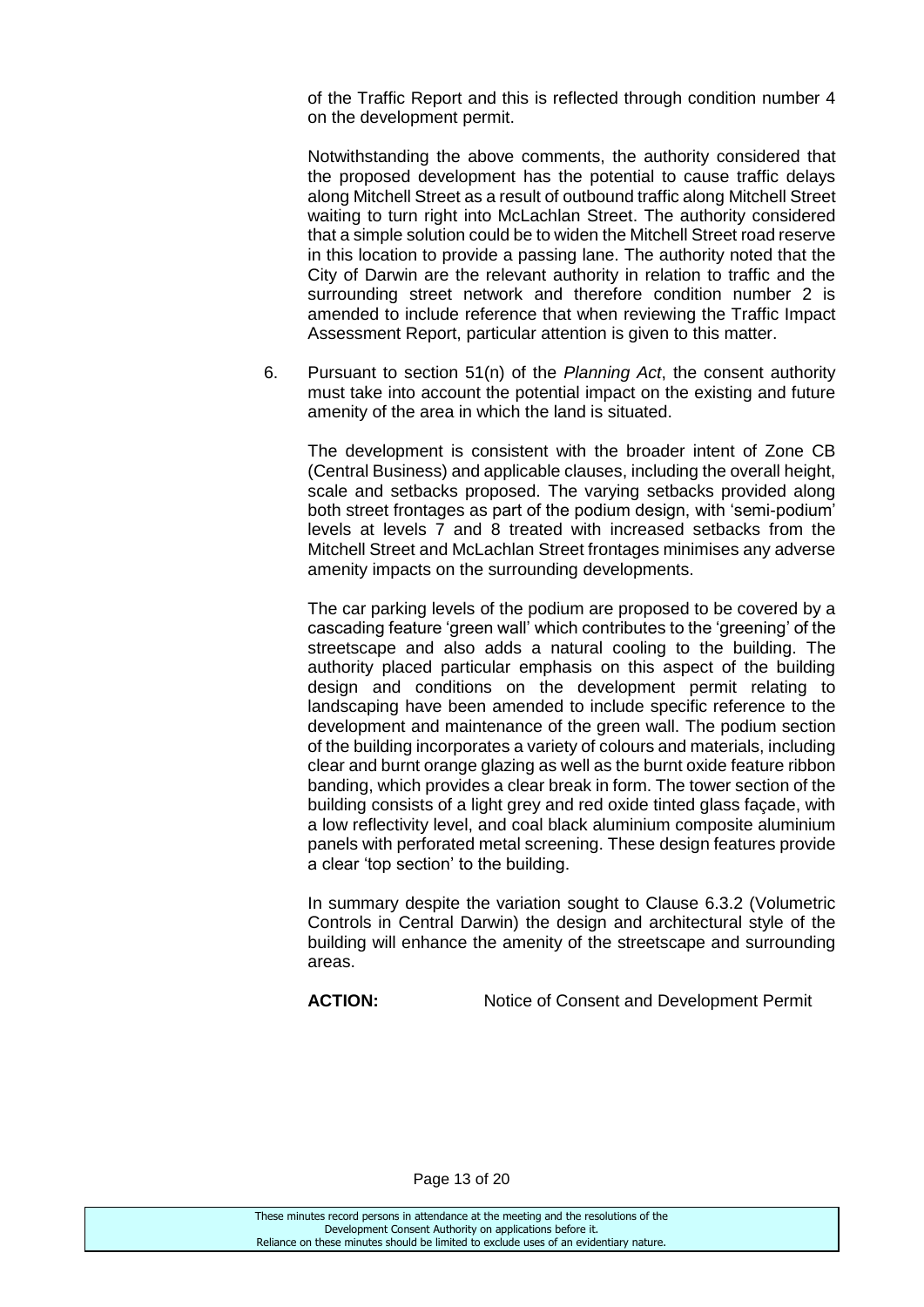### **ITEM 2 CHANGE OF USE FROM OFFICE TO EDUCATION ESTABLISHMENT (UNIT PA2018/0413 8005) UNIT 8005 (APT C306) L1, TOWER 3, 19C KITCHENER DRIVE, TOWN OF DARWIN**

### **APPLICANT NORTHERN PLANNING CONSULTANTS PTY LTD**

Mr Brad Cunnington (Northern Planning Consultants) attended.

**RESOLVED** That, pursuant to section 53(a) of the *Planning Act*, the Development Consent **195/18** Authority consent to the application to develop Lot 8005 (Apartment C306, Level 1, Tower 3, 19C) Kitchener Drive, Town of Darwin for the purpose of a change of use from office to educational establishment, subject to the following conditions:

#### **GENERAL CONDITIONS**

- 1. The works carried out under this permit shall be in accordance with drawing number 2018/0413/01 endorsed as forming part of this permit.
- 2. The owner of the land must enter into agreements with the relevant authorities for the provision of water supply, sewerage and electricity facilities to the development shown on the endorsed plan in accordance with the authorities' requirements and relevant legislation at the time.
- 3. Any developments on or adjacent to any easements on site shall be carried out to the requirements of the relevant service authority to the satisfaction of the consent authority.

#### **NOTES:**

1. The Power and Water Corporation advises that the Water and Sewer Services **Development** Development Section [\(landdevelopmentnorth@powerwater.com.au\)](mailto:landdevelopmentnorth@powerwater.com.au) and Power Network Engineering Section [\(powerconnections@powerwater.com.au\)](mailto:powerconnections@powerwater.com.au) should be contacted via email a minimum of 1 month prior to construction works commencing in order to determine the Corporation's servicing requirements, and the need for upgrading of on-site and/or surrounding infrastructure.

#### **REASONS FOR THE DECISION**

1. Pursuant to section 51(a) of the *Planning Act,* the consent authority must take into consideration the planning scheme that applies to the land to which the application relates.

The development comprises the change of use of an existing tenancy from office to educational establishment. The development has been found to be fully compliant with the Planning Scheme and is a form of development anticipated in Zone CB (Central Business) of which the purpose is to provide for a diversity of activities including entertainment, cultural and retail business activities with a commitment to the separation of incompatible activities. Clause 14.1.1 (Darwin City Waterfront Planning Principles and Area Plan) also encourages a diversity of uses and an educational establishment is considered compatible with the existing uses. The use is contained within an existing tenancy with no changes to the exterior of the building, and no additional car parking requirement is generated.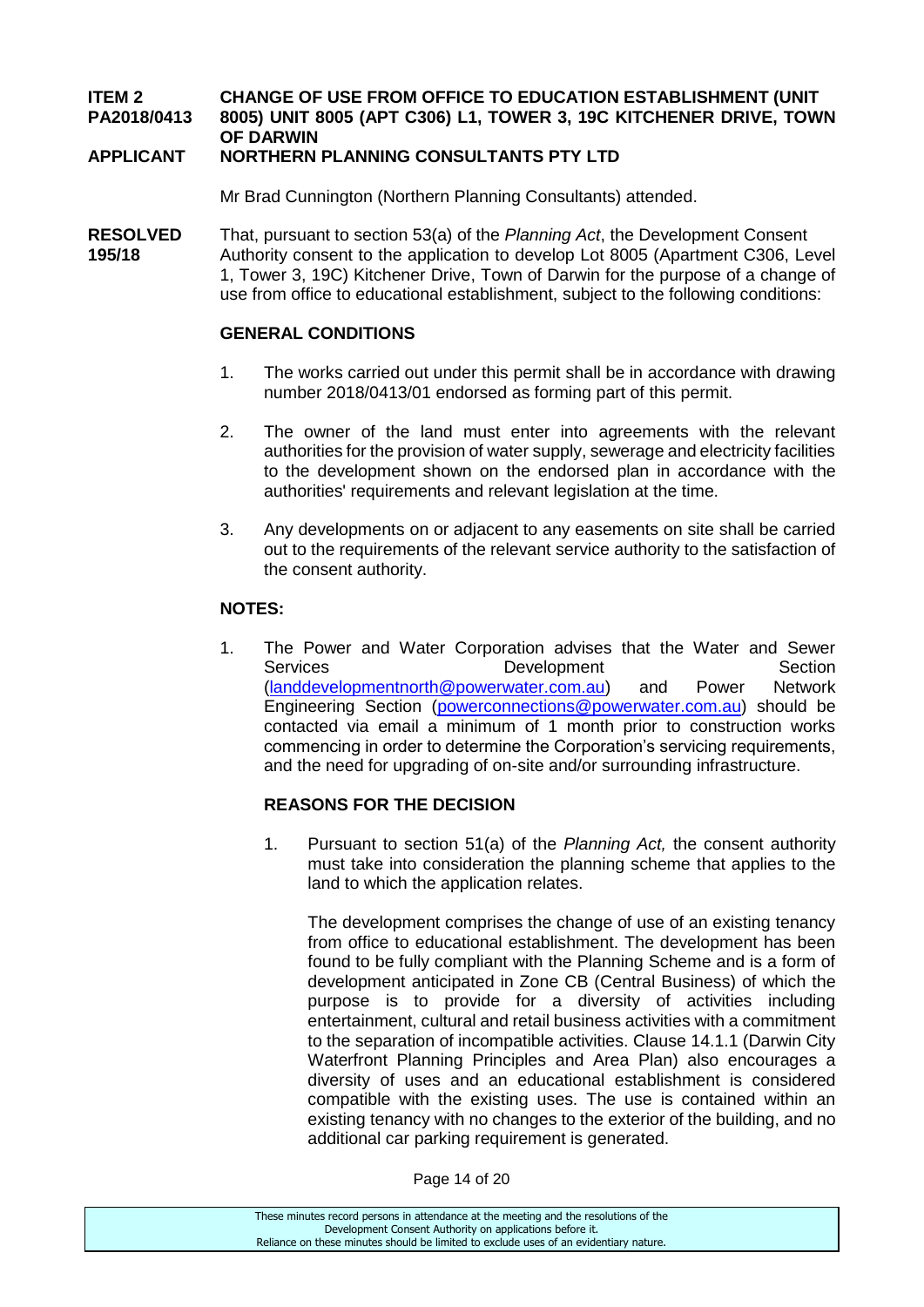2. Pursuant to section 51(j) of the *Planning Act*, the consent authority must take into consideration the capability of the land to which the proposed development relates to support the proposed development and the effect of the development on the land and on other land, the physical characteristics of which may be affected by the development.

No concerns have been identified in relation to the capability of the land in accommodating the development.

3. Pursuant to section 51(n) of the *Planning Act*, the consent authority must take into consideration the potential impact on the existing and future amenity of the area in which the land is situated.

An educational establishment is compatible with the existing uses at the Darwin Waterfront and is unlikely to have a broader impact on the existing and future local amenity. The tenancy is also limited in size and contained on an upper level of an existing building with no physical changes required to allow for the use.

4. Pursuant to section 51(m) of the *Planning Act*, the consent authority must take into account the public utilities or infrastructure provided in the area in which the land is situated, the requirement for public facilities and services to be connected to the land and the requirement, if any, for those facilities and services to be provided by the developer.

The applicant, Mr Brad Cunnington of Northern Planning Consultants Pty Ltd attended the meeting on behalf of the landowners and raised concern with the Power and Water Corporation (Water Services) comments dated 18/10/2018 in which it requested that *the developer must install the backflow prevention device at the water service*. The applicant submitted that it was an unreasonable request given that the application related to a change in use of one tenancy within the overall building and that it was a matter to be taken up by instead by PWC directly with the building owner. The authority acknowledged the applicant's concerns and confirmed that there would be no condition applied to the development permit that related specifically to the installation of a backflow prevention device. A standard condition relating to the provision of water, sewerage and electricity to the development is included on the development permit however and the authority encouraged the applicant to liaise directly with PWC regarding their servicing requirements.

**ACTION:** Notice of Consent and Development Permit

**ITEM 3 ALTERATIONS AND ADDITIONS TO AN EXISTING SINGLE DWELLING PA2018/0389 WITH A REDUCED SIDE SETBACK LOT 1186 (23) GREBE CRESCENT, TOWN OF SANDERSON APPLICANT AB CONSULTING (NT) PTY LTD**

The applicant did not attend.

Page 15 of 20 **RESOLVED** That, pursuant to section 46(4)(b) of the *Planning Act*, the Development Consent **196/18** Authority defer consideration of the application to develop Lot 1186 (23) Grebe Crescent, Town of Sanderson for the purpose of alterations and additions to an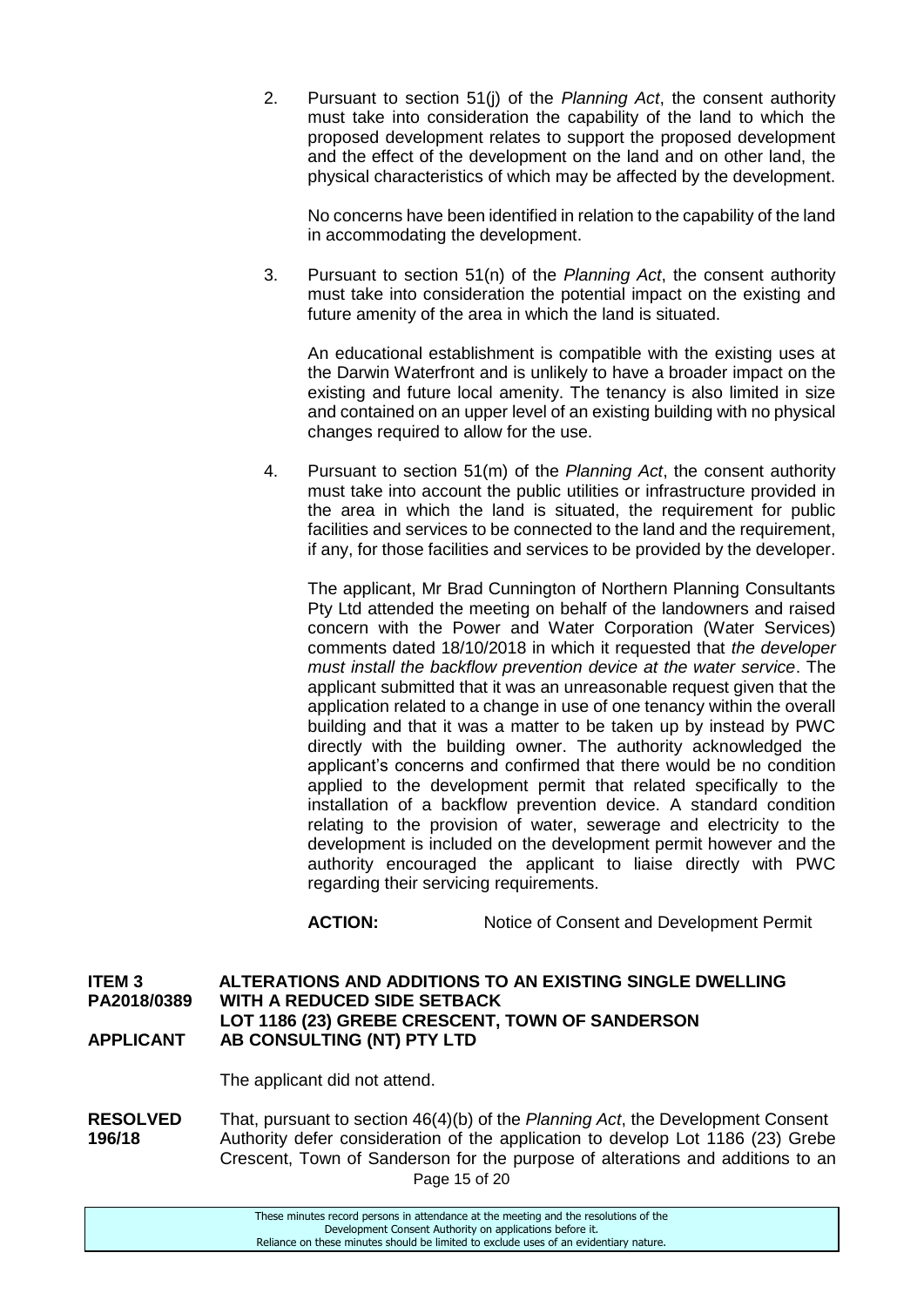existing single dwelling with a reduced side setback to require the applicant to provide the following information that the authority considers necessary to properly consider the application:

 Demonstration of special circumstances, pursuant to Clause 2.5 (Exercise of Discretion by the Consent Authority) of the NT Planning Scheme that justify the granting of a variation to Clause 7.3 (Building Setbacks of Residential Buildings and Ancillary Structures).

# **REASONS FOR THE DECISION**

- 1. The authority noted the application material including the additional information provided by the landowner in which an explanation was provided for the proposed location and use of the proposed building. The authority were not satisfied that special circumstances had been demonstrated that could justify the granting of a variation to Clause 7.3 which ordinarily requires a 1.5m setback where in this instance a 0m setback is proposed.
- 2. Though not a point of deferral, the authority noted that while the DAS report refers to the proposed addition as a 'shed' the application alludes to the proposed addition being used for habitable purposes and therefore the authority would find it helpful if further clarification could be provided in relation to this matter to ensure the correct use is reflected on any subsequent development permit issued.

#### **ACTION:** Notice of Deferral

#### **ITEM 4 SINGLE DWELLING EXCEEDING 8.5M IN HEIGHT WITH A REDUCED PA2018/0382 FRONT AND SIDE SETBACK LOT 5930 (8) HICKEY COURT, TOWN OF DARWIN APPLICANT ONE PLANNING CONSULT**

Mr Israel Kgosiemang (One Planning Consult) and Savvas Savvas (Savvas Savvas Architect) attended.

**RESOLVED** That, the Development Consent Authority vary the requirements of Clause 7.1.2 **197/18** (Residential Height Limitations) and 7.3 (Building Setbacks of Residential Buildings) of the Northern Territory Planning Scheme, and pursuant to section 53(a) of the *Planning Act*, consent to the application to develop Lot 5930 (8) Hickey Court, Town of Darwin for the purpose of a two storey single dwelling exceeding 8.5m in height with reduced front and side setbacks, subject to the following conditions:

#### **CONDITIONS PRECEDENT**

- 1. Prior to the endorsement of plans and prior to the commencement of works (including site preparation), plans shall be submitted demonstrating that the kerb crossovers and driveways to the site approved by this permit meet the technical standards of the City of Darwin, to the satisfaction of the consent authority.
- Page 16 of 20 2. Prior to the commencement of works (including site preparation), a schematic plan demonstrating the on-site collection of stormwater and its discharge into the City of Darwin stormwater drainage system shall be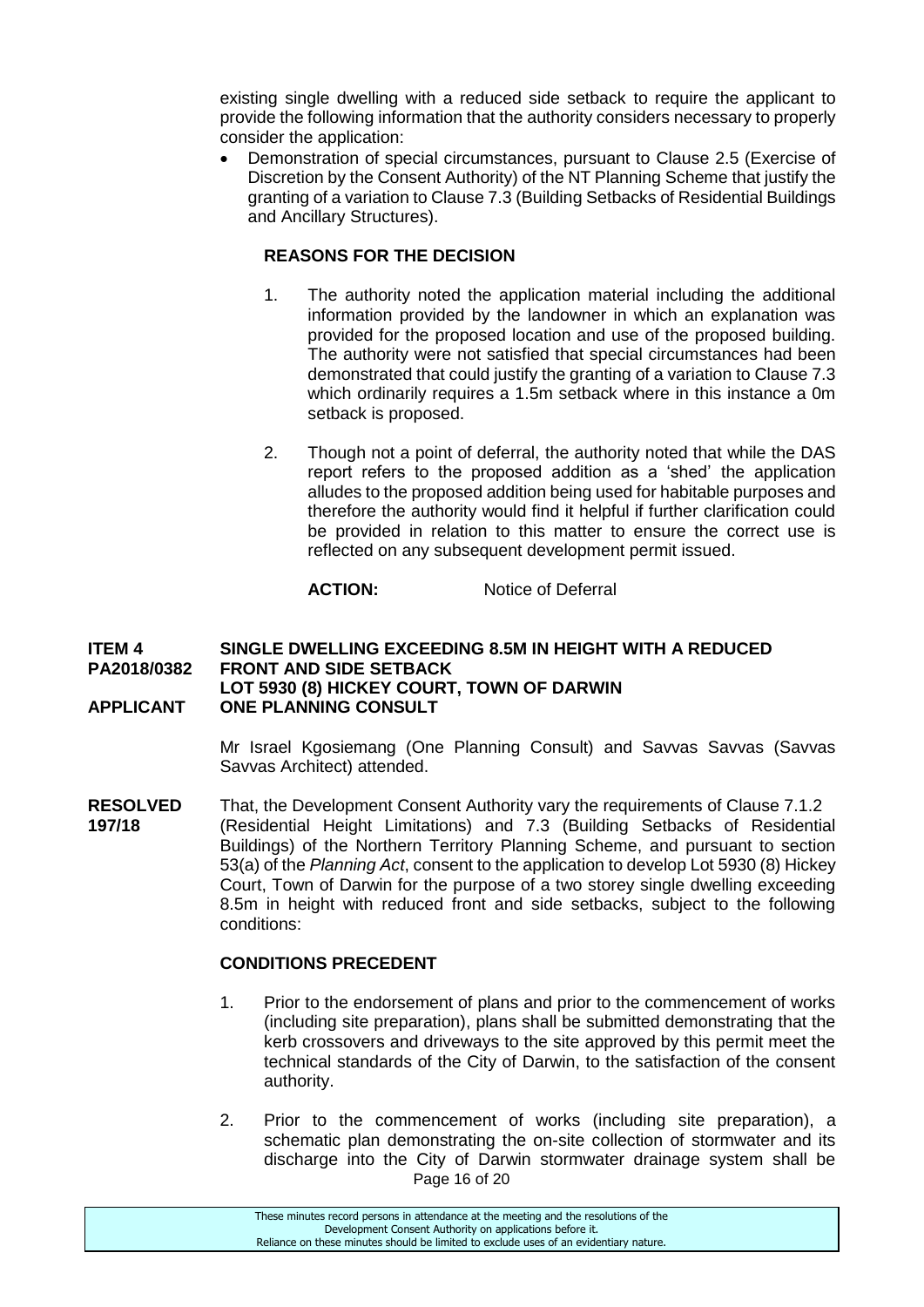submitted to and approved by the City of Darwin, to the satisfaction of the consent authority. The plan shall include details of site levels and Council's stormwater drain connection point/s. The plan shall also indicate how stormwater will be collected on the site and connected underground to Council's system or an alternate approved connection.

- 3. Prior to the commencement of works (including site preparation), the applicant is to prepare a dilapidation report covering infrastructure within the road reserve to the requirements of the City of Darwin.
- 4. Prior to the commencement of works (including site preparation), the applicant is to prepare an Environmental and Construction Management Plan (ECMP) to the requirements of the City of Darwin. The ECMP is to address how construction will be managed on the site, and is to include details of waste management, traffic control and haulage routes, stormwater drainage and the use of City of Darwin land during construction. The ECMP should include details of the location of the crane and any holding areas.

### **GENERAL CONDITIONS**

- 5. The works carried out under this permit shall be in accordance with the drawings endorsed as forming part of this permit.
- 6. The owner of the land must enter into agreements with the relevant authorities for the provision of water supply, drainage, sewerage and electricity to the land shown on the endorsed plan in accordance with the authorities' requirements and relevant legislation at the time.
- 7. Any developments on or adjacent to any easements on site shall be carried out to the requirements of the relevant service authority to the satisfaction of the consent authority.
- 8. Appropriate soil erosion, sediment and dust control measures must be effectively implemented throughout the construction stage of the development and all disturbed soil surfaces must be suitably stabilised against erosion at completion of works, to the satisfaction of the Consent Authority.
- 9. No polluted and/or sediment laden run-off is to be discharged directly or indirectly into City of Darwin drains or to any watercourse.

#### **NOTES:**

- 1. The *City of Darwin* advises that all street trees shall be protected at all times during construction. Any tree on a footpath, which is damaged or removed during construction, shall be replaced, to the satisfaction of the *General Manager Infrastructure, City of Darwin*. A Tree Protection Zone (TPZ) shall be constructed for all existing trees to be retained within the development, in accordance with Australian Standards – AS 4970-2009 "Protection of Trees on Development Sites". Copies of AS 4970-2009 "Protection of Trees on Development Sites" can be obtained from the Australian Standards website.
- 2. The City of Darwin advises designs and specifications for landscaping of the road verges adjacent to the property shall be submitted for approval by City

Page 17 of 20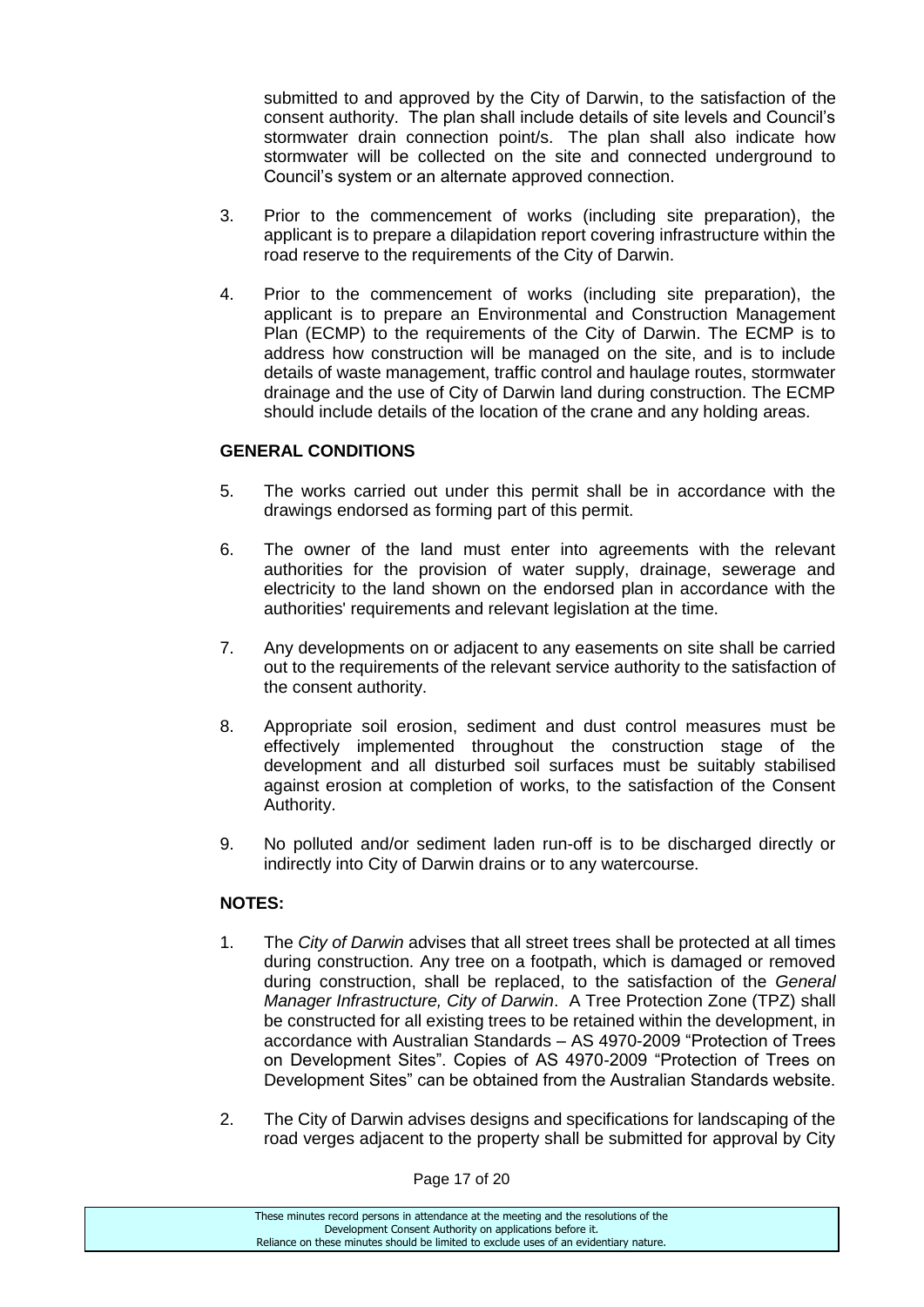of Darwin and all approved works shall be constructed at the applicant's expense, to the requirements of City of Darwin.

- 3. Any proposed works on/over City of Darwin property shall be subject to separate application to City of Darwin and shall be carried out to the requirements and satisfaction of City of Darwin.
- 4. The Power and Water Corporation advises that the Water and Sewer Services **Development** Development Section [\(landdevelopmentnorth@powerwater.com.au\)](mailto:landdevelopmentnorth@powerwater.com.au) and Power Network Engineering Section [\(powerconnections@powerwater.com.au\)](mailto:powerconnections@powerwater.com.au) should be contacted via email a minimum of 1 month prior to construction works commencing in order to determine the Corporation's servicing requirements, and the need for upgrading of on-site and/or surrounding infrastructure.
- 5. The Northern Territory Environment Protection Authority advises that construction work should be conducted in accordance with the Authority's Noise Guidelines for Development Sites in the Northern Territory. The guidelines specify that on-site construction activities are restricted to between 7am and 7pm Monday to Saturday and 9am to 6pm Sunday and Public Holidays. For construction activities outside these hours refer to the guidelines for further information.
- 6. The Northern Territory Environment Protection Authority has advised that the proponent must comply with their General Environment Duty provided by section 12 of the Waste Management and Pollution Control Act. More information can be found on the Northern Territory Environment Protection Authority website at: https://ntepa.nt.gov.au/waste-pollution. The applicant is encouraged to contact the NT EPA on (08) 8924 4218 or [ntepa@nt.gov.au.](mailto:ntepa@nt.gov.au)

# **REASONS FOR THE DECISION**

1. Pursuant to section 51(a) of the *Planning Act,* the consent authority must take into consideration the planning scheme that applies to the land to which the application relates.

The proposal is consistent with the purpose of Zone SD (Single Dwelling), being to provide for single dwellings on individual lots. As set out below there are special circumstances to justify the variations to Clause 7.1.2 (Residential Height Limitations); and Clause 7.3 (Building Setbacks of Residential Buildings).

- 2. Pursuant to Clause 2.5 (Exercise of Discretion by the Consent Authority) of the Northern Territory Planning Scheme the Authority may consent to a development that does not meet the standard set out in Part 4 and 5 of the NT Planning Scheme where it is satisfied that special circumstances justify the granting of consent:
- a) A variation to the requirements of Clause 7.1.2 (Residential Height Limitations) to a maximum height of 9.26 metres is considered justifiable given the area of non-compliance relates to a small section of the roof where the lot slopes quite considerably towards the rear of the site as it approaches the water. The building presents as a two (2) storey dwelling to Hickey Court with the three (3) storey appearance limited to the rear boundary only (Cullen Bay marina). The dwelling is

Page 18 of 20

| These minutes record persons in attendance at the meeting and the resolutions of the  |
|---------------------------------------------------------------------------------------|
| Development Consent Authority on applications before it.                              |
| Reliance on these minutes should be limited to exclude uses of an evidentiary nature. |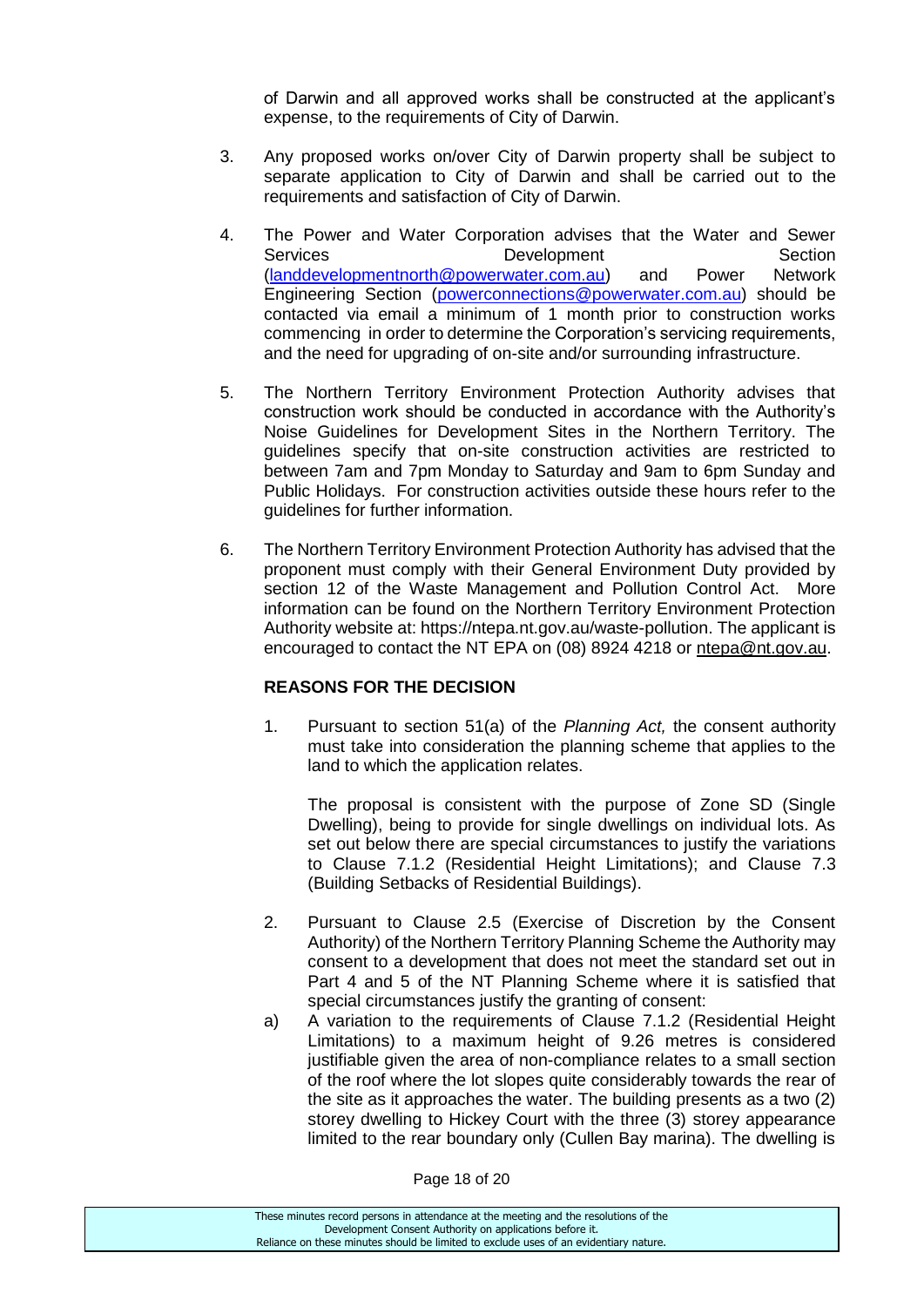compatible with nearby existing development whereby many dwellings present as two-stories to the street and three stories to the water.

- b) A minor variation to the front setback requirements of Clause 7.3 (Building Setbacks of Residential Buildings) is considered justifiable, given the previous planning policy for the Cullen Bay Estate enabled surrounding properties to be built with reduced front setbacks to those now prescribed. The proposed development would have complied with these previous front setback provisions. Only a small portion of the front façade is non complaint, with the balance of the front façade complying with the 6 metre requirement. The setback variation won't be readily apparent given the location of the site within the curve at the top end of a cul-de-sac; and the staggering of the façade, provides articulation so as to minimise any adverse effects of building bulk.
- c) Variations to the side setback requirements of Clause 7.3 (Building Setbacks of Residential Buildings) are considered justifiable, given the lot is an unusual shape in that it is narrow at the front and increases in width to the rear near the water. The staggering of the side elevations, provides articulation so as to minimise any adverse effects of building massing when viewed from adjoining land and also to encourage breeze penetration through and between buildings. Approval of the side setback variations will not cause an undesirable precedent given existing development along Hickey Court demonstrates a wide range of side setbacks, including nil setbacks which are resultant from the previous planning policy for the Cullen Bay Estate.
- 3. Pursuant to section 51(n) of the *Planning Act*, the consent authority must take into consideration the potential impact on the existing and future amenity of the area in which the land is situated

The development of the currently vacant site is likely to improve the amenity of the area through increased surveillance and activation; and importantly it will fill in a vacant 'gap' in the Hickey Court streetscape and the marina-scape.

**ACTION:** Notice of Consent and Development Permit

#### **ITEM 5 10 X 3 BEDROOM AND 1 X 5 BEDROOM MULTIPLE DWELLINGS IN A 9 PA2018/0005 STOREY BUILDING LOT 2458 (150) SMITH STREET, TOWN OF DARWIN APPLICANT NORTHERN ABORIGINAL CULTURAL & EDUCATIONAL ASSOCIATION LTD**

Mr Samir Raut and Mr Sohum Raut (NBC Consultants) attended.

- **RESOLVED** That, pursuant to section 46(4)(b) of the *Planning Act*, the Development Consent **198/18** Authority defer consideration of the application to develop Lot 2458 (150) Smith Street, Town of Darwin for the purpose of 10 x 3 bedroom and 1 x 5 bedroom multiple dwellings in a 9 storey building, to require the applicant to provide the following information that the authority considers necessary to properly consider the application:
	- Page 19 of 20 Further information and/or amended plans to demonstrate how the design of the development has mitigated the adverse effects of building massing and visual bulk that result from the non-compliances sought under Clause 7.3.1